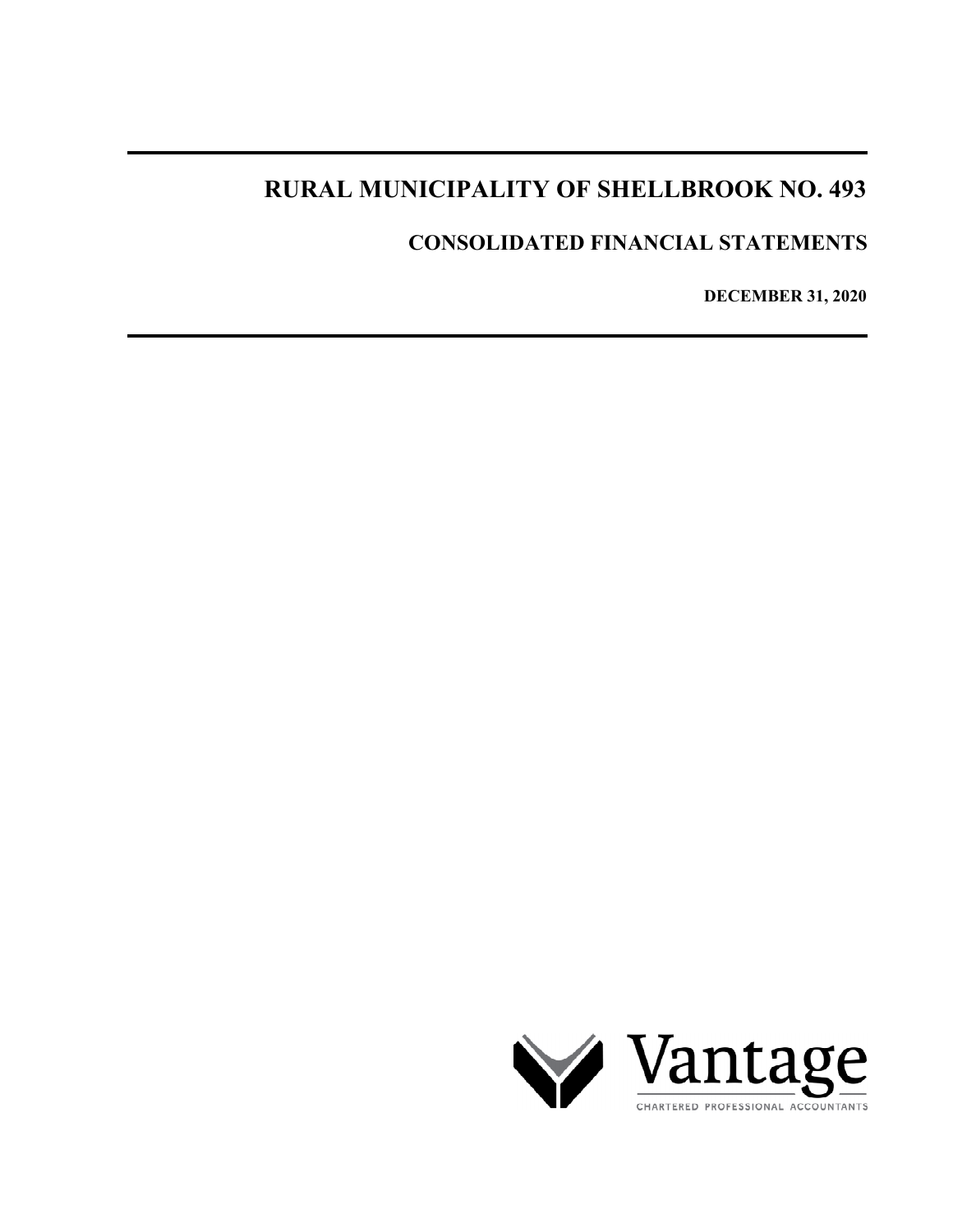To the Ratepayers of Rural Municipality of Shellbrook No. 493

The municipality's management is responsible for the preparation and presentation of the accompanying consolidated financial statements in accordance with Canadian public sector accounting standards (PSAS). The preparation of the statements necessarily includes selecting appropriate accounting principles and methods, and making decisions affecting the measurement of transactions in which objective judgements and estimates by management is required.

In discharging its responsibilities for the integrity and fair presentation of the consolidated financial statements, management designs and maintains the necessary accounting, budget and other related internal controls to provide reasonable assurance that transactions are appropriately authorized and accurately recorded, that assets are properly accounted for and safeguarded, and that financial records are properly maintained to provide reliable information for the preparation of the consolidated financial statements.

The Council is composed of elected officials who are not employees of the municipality. The Council is responsible for overseeing management in the performance of its financial reporting responsibilities. The Council fulfils these responsibilities by reviewing the financial information prepared by management and discussing relevant matters with external auditors. The Council is also responsible for recommending the appointment of the municipality's external auditors.

Vantage, an independent firm of Chartered Professional Accountants, is appointed by the Council to audit the consolidated financial statements and report directly to them; their report follows. The external auditors have full and free access to, and meet periodically and separately with, both the Council and management to discuss their audit findings.

Administrator

July 28, 2021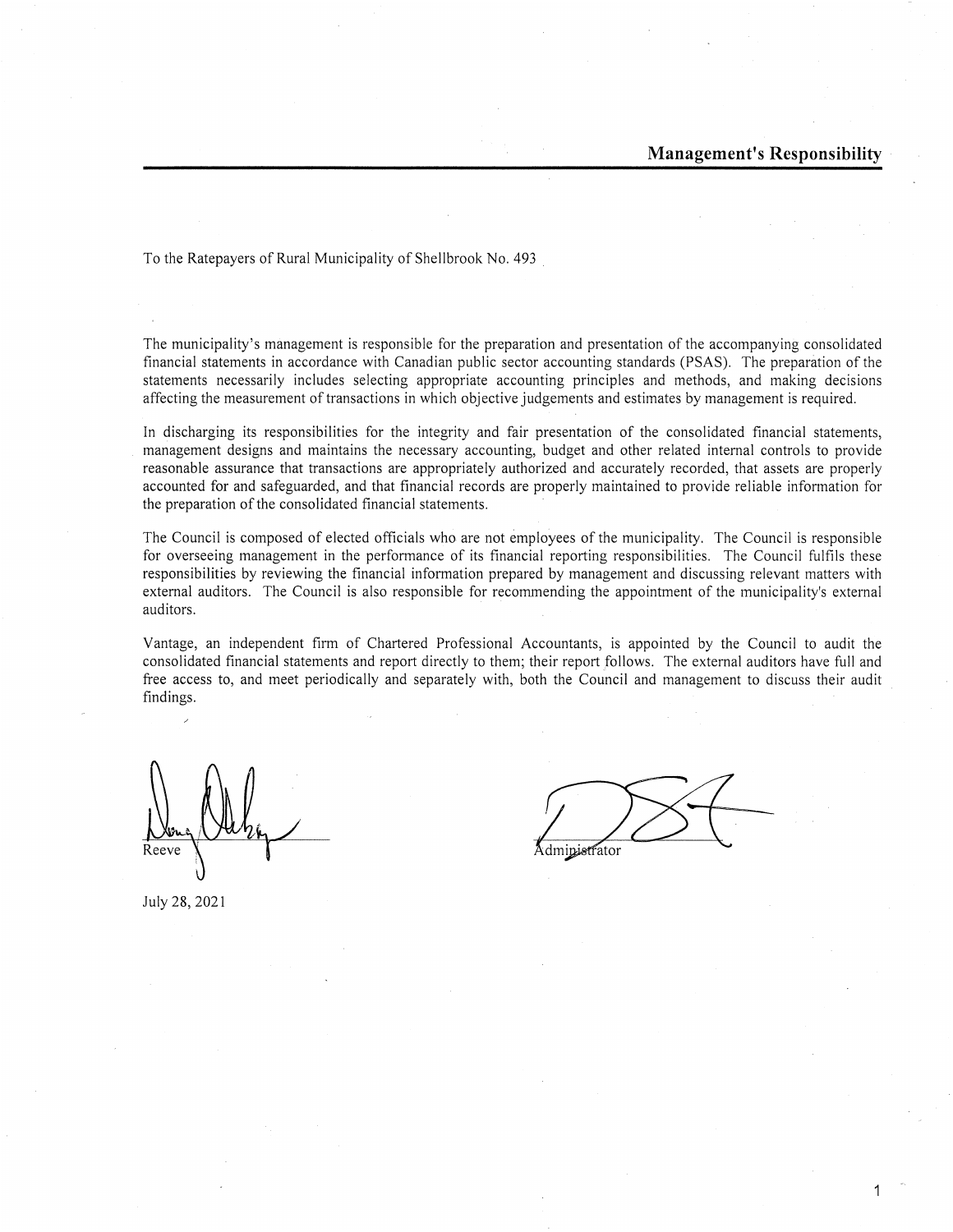

## **INDEPENDENT AUDITORS' REPORT**

Reeve and Council Rural Municipality of Shellbrook No. 493 Shellbrook, Saskatchewan

## *Qualified Opinion*

We have audited the accompanying financial statements of the Rural Municipality of Shellbrook No. 493, which comprise the consolidated statement of financial position as at December 31, 2020, the consolidated statements of operations, change in net financial assets and cash flow for the year then ended, and notes to the consolidated financial statements, including a summary of significant accounting policies.

In our opinion, except for the effects of the matter described in the *Basis for Qualified Opinion* section of our report, the accompanying consolidated financial statements present fairly, in all material respects, the financial position of the Rural Municipality of Shellbrook No. 493 as at December 31, 2020, and its financial performance and its cash flows for the year then ended in accordance with Canadian public sector accounting standards.

## *Basis for Qualified Opinion*

The municipality maintains solid waste landfill sites for which it has not recorded an estimate of its closure and postclosure liabilities and required disclosures have not been provided. This constitutes a departure from Canadian public sector accounting standards and the impact on the consolidated financial statements of this departure has not been determined for the fiscal 2020 and 2019 years. We were unable to determine the completeness or existence as the case may be regarding certain tangible capital assets. We were unable to determine whether any adjustments might be necessary to the statement of financial position and statement of operations for the fiscal 2020 and 2019 years. Consolidated figures for the Sturgeon Lake Regional Park Authority were prepared using unaudited financial statements. We were unable to determine whether any adjustments might be necessary to the statement of financial position and statement of operations for the fiscal 2020 and 2019 years.

We conducted our audit in accordance with Canadian generally accepted auditing standards. Our responsibilities under those standards are further described in the *Auditors' Responsibilities for the Audit of the Consolidated Financial Statement*s section of our report. We are independent of the Rural Municipality of Shellbrook No. 493 in accordance with the ethical requirements that are relevant to our audit of the consolidated financial statements in Canada, and we have fulfilled our other ethical responsibilities in accordance with these requirements. We believe that the audit evidence we have obtained is sufficient and appropriate to provide a basis for our opinion.

## *Other Matters*

The consolidated financial statements of the Rural Municipality of Shellbrook No. 493 for the year ended December 31, 2019 were audited by other auditors who expressed a modified opinion on those statements because of the effects of the departure from Canadian public sector accounting standards with reference to maintaining solid waste landfill sites in their report dated May 11, 2020.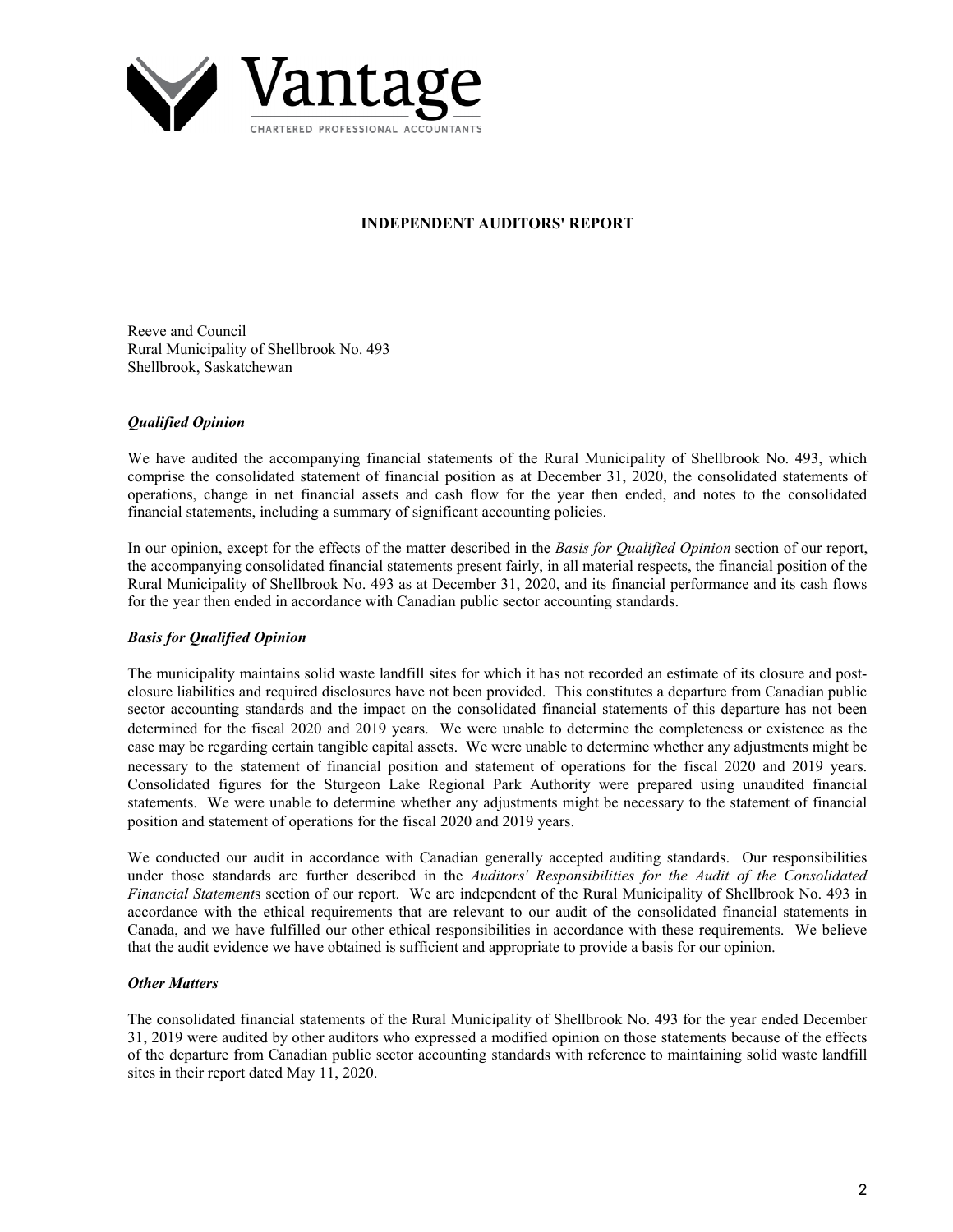## *Responsibilities of Management and Those Charged with Governance for the Consolidated Financial Statements*

Management is responsible for the preparation and fair presentation of the consolidated financial statements in accordance with Canadian public sector accounting standards and for such internal control as management determines is necessary to enable the preparation of consolidated financial statements that are free from material misstatement, whether due to fraud or error.

In preparing the consolidated financial statements, management is responsible for assessing the Rural Municipality of Shellbrook No. 493's ability to continue as a going concern, disclosing, as applicable, matters related to going concern and using the going concern basis of accounting unless management either intends to liquidate the municipality or to cease operations, or has no realistic alternative but to do so.

Those charged with governance are responsible for overseeing the municipality's financial reporting process.

### *Auditors' Responsibilities for the Audit of the Consolidated Financial Statements*

Our objectives are to obtain reasonable assurance about whether the consolidated financial statements as a whole are free from material misstatement, whether due to fraud or error, and to issue an auditors' report that includes our opinion. Reasonable assurance is a high level of assurance, but is not a guarantee that an audit conducted in accordance with Canadian generally accepted auditing standards will always detect a material misstatement when it exists. Misstatements can arise from fraud or error and are considered material if, individually or in the aggregate, they could reasonably be expected to influence the economic decisions of users taken on the basis of these consolidated financial statements.

As part of an audit in accordance with Canadian generally accepted auditing standards, we exercise professional judgement and maintain professional skepticism throughout the audit. We also:

- Identify and assess the risks of material misstatement of the consolidated financial statements, whether due to fraud or error, design and perform audit procedures responsive to those risks, and obtain audit evidence that is sufficient and appropriate to provide a basis for our opinion. The risk of not detecting a material misstatement resulting from fraud is higher than for one resulting from error, as fraud may involve collusion, forgery, intentional omissions, misrepresentations, or the override of internal control.
- Obtain an understanding of internal control relevant to the audit in order to design audit procedures that are appropriate in the circumstances, but not for the purpose of expressing an opinion on the effectiveness of the municipality's internal control.
- Evaluate the appropriateness of accounting policies used and the reasonableness of accounting estimates and related disclosures made by management.
- Conclude on the appropriateness of management's use of the going concern basis of accounting and, based on the audit evidence obtained, whether a material uncertainty exists related to events or conditions that may cast significant doubt on the municipality's ability to continue as a going concern. If we conclude that a material uncertainty exists, we are required to draw attention in our auditors' report to the related disclosures in the consolidated financial statements or, if such disclosures are inadequate, to modify our opinion. Our conclusions are based on the audit evidence obtained up to the date of our auditors' report. However, future events or conditions may cause the municipality to cease to continue as a going concern.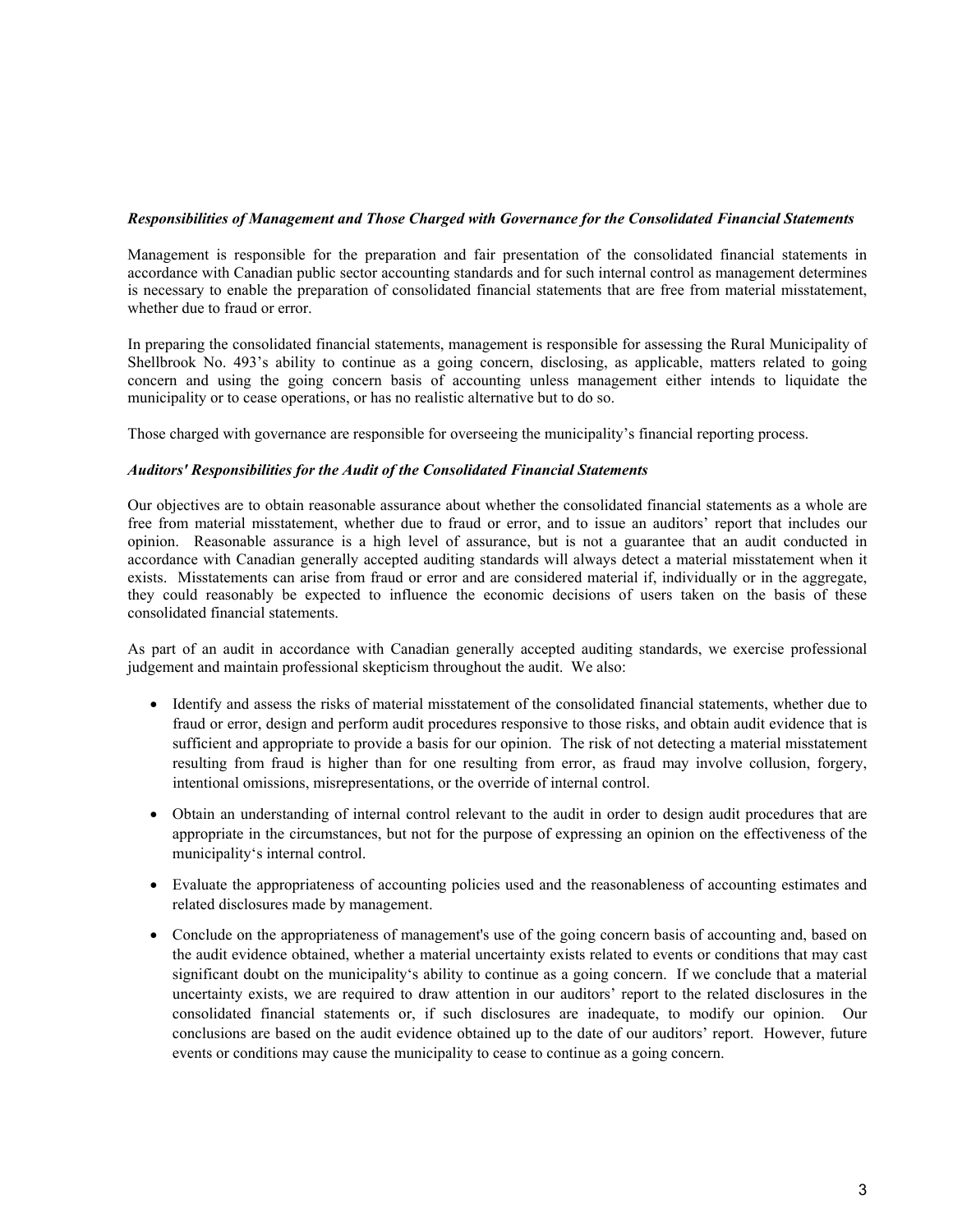Evaluate the overall presentation, structure and content of the consolidated financial statements, including the disclosures, and whether the consolidated financial statements represent the underlying transactions and events in a manner that achieves fair presentation.

We communicate with those charged with governance regarding, among other matters, the planned scope and timing of the audit and significant audit findings, including any significant deficiencies in internal control that we identify during our audit.

Vantage

Chartered Professional Accountants

North Battleford, Saskatchewan July 28, 2021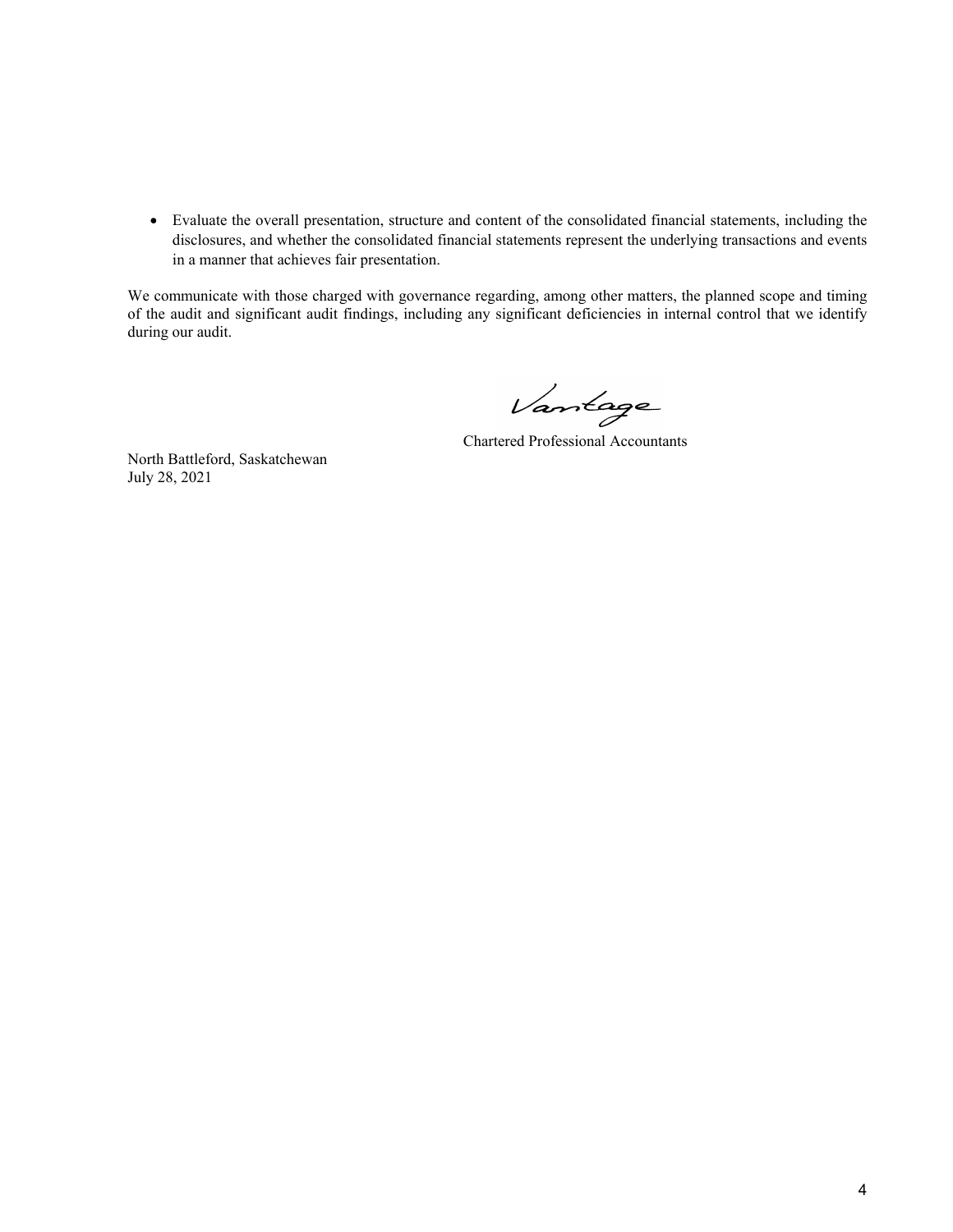## **Rural Municipality of Shellbrook No. 493 Consolidated Statement of Financial Position As at December 31, 2020** Statement 1

|                                         | 2020      | 2019       |
|-----------------------------------------|-----------|------------|
| <b>FINANCIAL ASSETS</b>                 |           | (Restated) |
| Cash and Temporary Investments (Note 2) | 1,725,595 | 1,464,651  |
| Taxes Receivable - Municipal (Note 3)   | 153,067   | 189,314    |
| Other Accounts Receivable (Note 4)      | 261,606   | 145,196    |
| Land for Resale (Note 5)                |           | 1,067      |
| Long-Term Investments (Note 6)          | 123,166   | 115,937    |
| Debt Charges Recoverable                |           |            |
| Other (Specify)                         |           |            |
| <b>Total Financial Assets</b>           | 2,263,434 | 1,916,165  |

## **LIABILITIES**

| <b>Total Liabilities</b> |                                  | 364,452 | 130,843 |
|--------------------------|----------------------------------|---------|---------|
|                          | Lease Obligations                |         |         |
|                          | Long-Term Debt (Note 8)          |         |         |
|                          | Other Liabilities                |         |         |
|                          | Liability for Contaminated Sites |         |         |
|                          | <b>Accrued Landfill Costs</b>    |         |         |
|                          | Deferred Revenue                 | 198,559 |         |
|                          | Deposits                         |         |         |
|                          | Accrued Liabilities Payable      | 128,395 | 67,635  |
|                          | Accounts Payable                 | 37,498  | 63,208  |
|                          | Bank Indebtedness (Note 7)       |         |         |

| <b>NET FINANCIAL ASSETS (DEBT)</b> | 1,898,982 | 1,785,322 |
|------------------------------------|-----------|-----------|
|                                    |           |           |

## **NON-FINANCIAL ASSETS**

| Tangible Capital Assets (Schedule 6, 7)           | 25,628,060 | 26,435,185 |
|---------------------------------------------------|------------|------------|
| Prepayments and Deferred Charges                  |            |            |
| <b>Stock and Supplies</b>                         | 465,308    | 373,154    |
| Other (Note 9)                                    | 112        | 30         |
| <b>Total Non-Financial Assets</b>                 | 26,093,480 | 26,808,369 |
|                                                   |            |            |
| <b>ACCUMULATED SURPLUS (DEFICIT) (Schedule 8)</b> | 27,992,462 | 28,593,691 |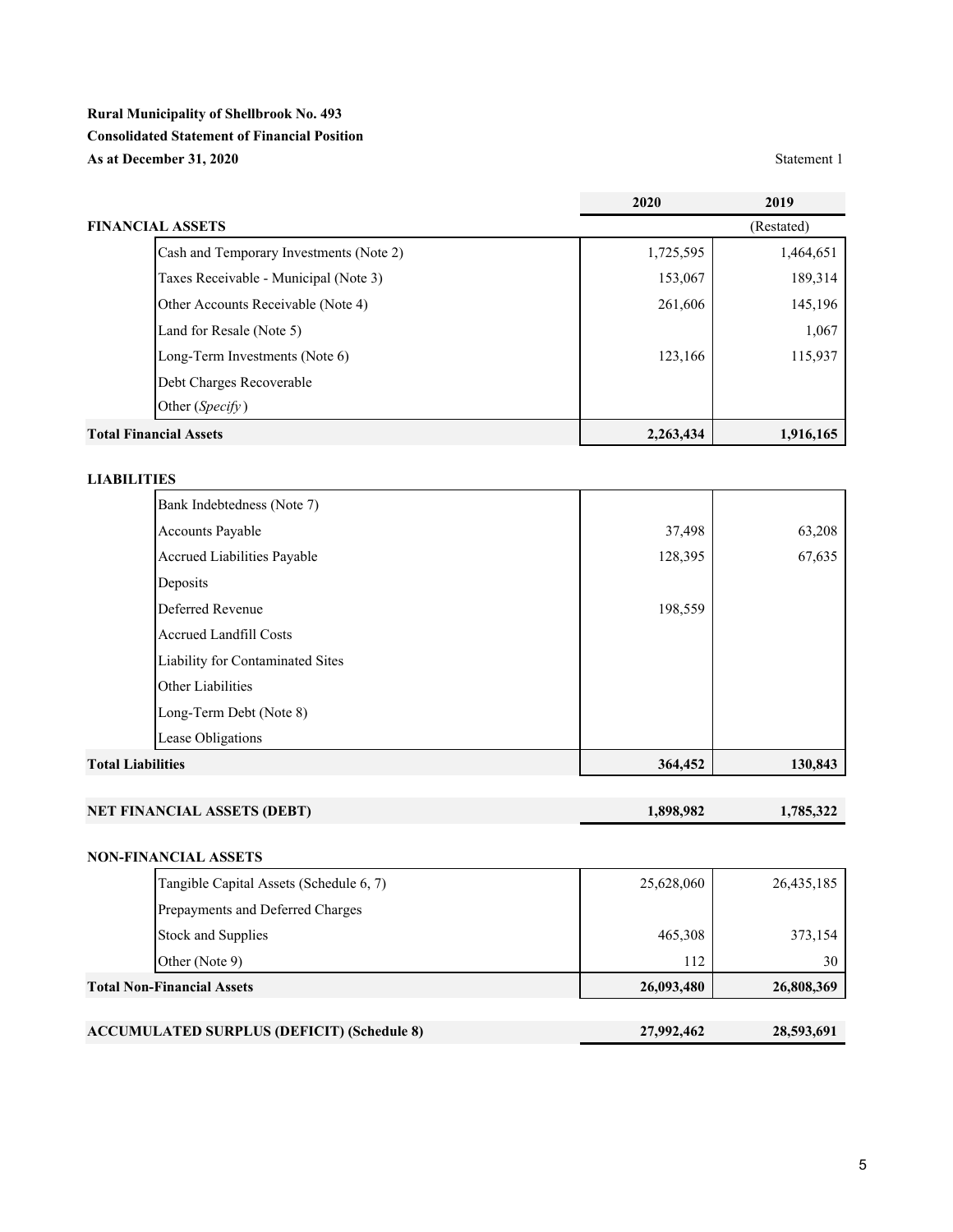## **Rural Municipality of Shellbrook No. 493 Consolidated Statement of Operations**  For the year ended December 31, 2020 Statement 2

|                                                                                | 2020 Budget | 2020       | 2019       |
|--------------------------------------------------------------------------------|-------------|------------|------------|
| <b>REVENUES</b>                                                                |             |            | (Restated) |
| Taxes and Other Unconditional Revenue (Schedule 1)                             | 2,047,586   | 2,134,869  | 1,990,358  |
| Fees and Charges (Schedule 4, 5)                                               | 96,320      | 220,079    | 199,381    |
| Conditional Grants (Schedule 4, 5)                                             | 103,000     | 133,848    | 843,928    |
| Tangible Capital Asset Sales - Gain (Loss) (Schedule 4, 5)                     |             | (67, 605)  | (81,169)   |
| Land Sales - Gain (Schedule 4, 5)                                              |             | 14,709     | 12,000     |
| Investment Income and Commissions (Schedule 4, 5)                              | 32,420      | 17,065     | 32,622     |
| Restructurings (Schedule 4,5)                                                  |             |            |            |
| Other Revenues (Schedule 4, 5)                                                 |             | 285,815    | 325,066    |
| <b>Total Revenues</b>                                                          | 2,279,326   | 2,738,780  | 3,322,186  |
| <b>EXPENSES</b>                                                                |             |            |            |
| General Government Services (Schedule 3)                                       | 423,690     | 438,026    | 418,419    |
| Protective Services (Schedule 3)                                               | 132,630     | 126,366    | 122,227    |
| Transportation Services (Schedule 3)                                           | 1,776,002   | 2,533,400  | 2,554,671  |
| Environmental and Public Health Services (Schedule 3)                          | 29,380      | 35,901     | 28,118     |
| Planning and Development Services (Schedule 3)                                 | 14,410      | 839        | 23,049     |
| Recreation and Cultural Services (Schedule 3)                                  | 41,500      | 293,711    | 315,755    |
| Utility Services (Schedule 3)                                                  | 5,240       | 5,399      | 5,242      |
| Restructurings (Schedule 3)                                                    |             |            |            |
| <b>Total Expenses</b>                                                          | 2,422,852   | 3,433,642  | 3,467,481  |
| Surplus (Deficit) of Revenues over Expenses before Other Capital Contributions | (143, 526)  | (694, 862) | (145, 295) |
|                                                                                |             |            |            |
| Provincial/Federal Capital Grants and Contributions (Schedule 4, 5)            | 94.000      | 93,633     | 192,298    |
| <b>Surplus (Deficit) of Revenues over Expenses</b>                             | (49, 526)   | (601, 229) | 47,003     |
| <b>Accumulated Surplus (Deficit), Beginning of Year</b>                        | 28,593,691  | 28,593,691 | 28,546,688 |
| <b>Accumulated Surplus (Deficit), End of Year</b>                              | 28,544,165  | 27,992,462 | 28,593,691 |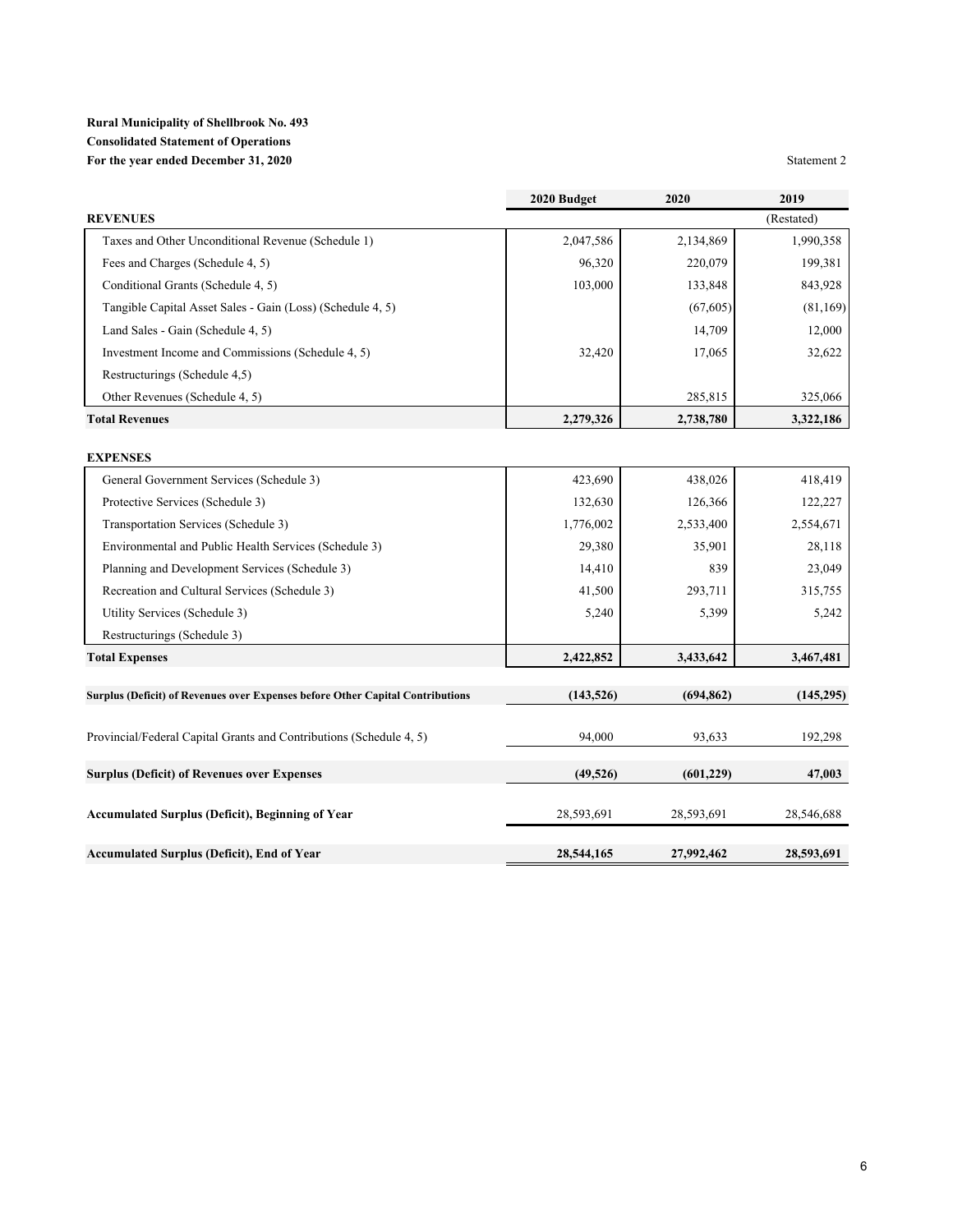## **Rural Municipality of Shellbrook No. 493 Consolidated Statement of Change in Net Financial Assets** For the year ended December 31, 2020 Statement 3

|                                                                        | 2020 Budget | 2020       | 2019        |
|------------------------------------------------------------------------|-------------|------------|-------------|
|                                                                        |             |            | (Restated)  |
| <b>Surplus (Deficit)</b>                                               | (49, 526)   | (601, 229) | 47,003      |
|                                                                        |             |            |             |
| (Acquisition) of tangible capital assets                               |             | (540, 329) | (1,917,638) |
| Amortization of tangible capital assets                                |             | 1,119,849  | 1,019,204   |
| Proceeds on disposal of tangible capital assets                        |             | 160,000    | 172,795     |
| Loss (gain) on disposal of tangible capital assets                     |             | 67,605     | 81,169      |
| Transfer of assets/liabilities in restructuring transactions           |             |            |             |
| Surplus (Deficit) of capital expenses over expenditures                |             | 807,125    | (644, 470)  |
|                                                                        |             |            |             |
| (Acquisition) of supplies inventories                                  |             | (92, 154)  |             |
| (Acquisition) of prepaid expense                                       |             | (82)       |             |
| Consumption of supplies inventory                                      |             |            | 62,179      |
| Use of prepaid expense                                                 |             |            | 159         |
| Surplus (Deficit) of expenses of other non-financial over expenditures |             | (92, 236)  | 62,338      |
|                                                                        |             |            |             |
| <b>Increase/Decrease in Net Financial Assets</b>                       | (49,526)    | 113,660    | (535, 129)  |
|                                                                        |             |            |             |
| <b>Net Financial Assets (Debt) - Beginning of Year</b>                 | 1,785,322   | 1,785,322  | 2,320,451   |
|                                                                        |             |            |             |
| <b>Net Financial Assets (Debt) - End of Year</b>                       | 1,735,796   | 1,898,982  | 1,785,322   |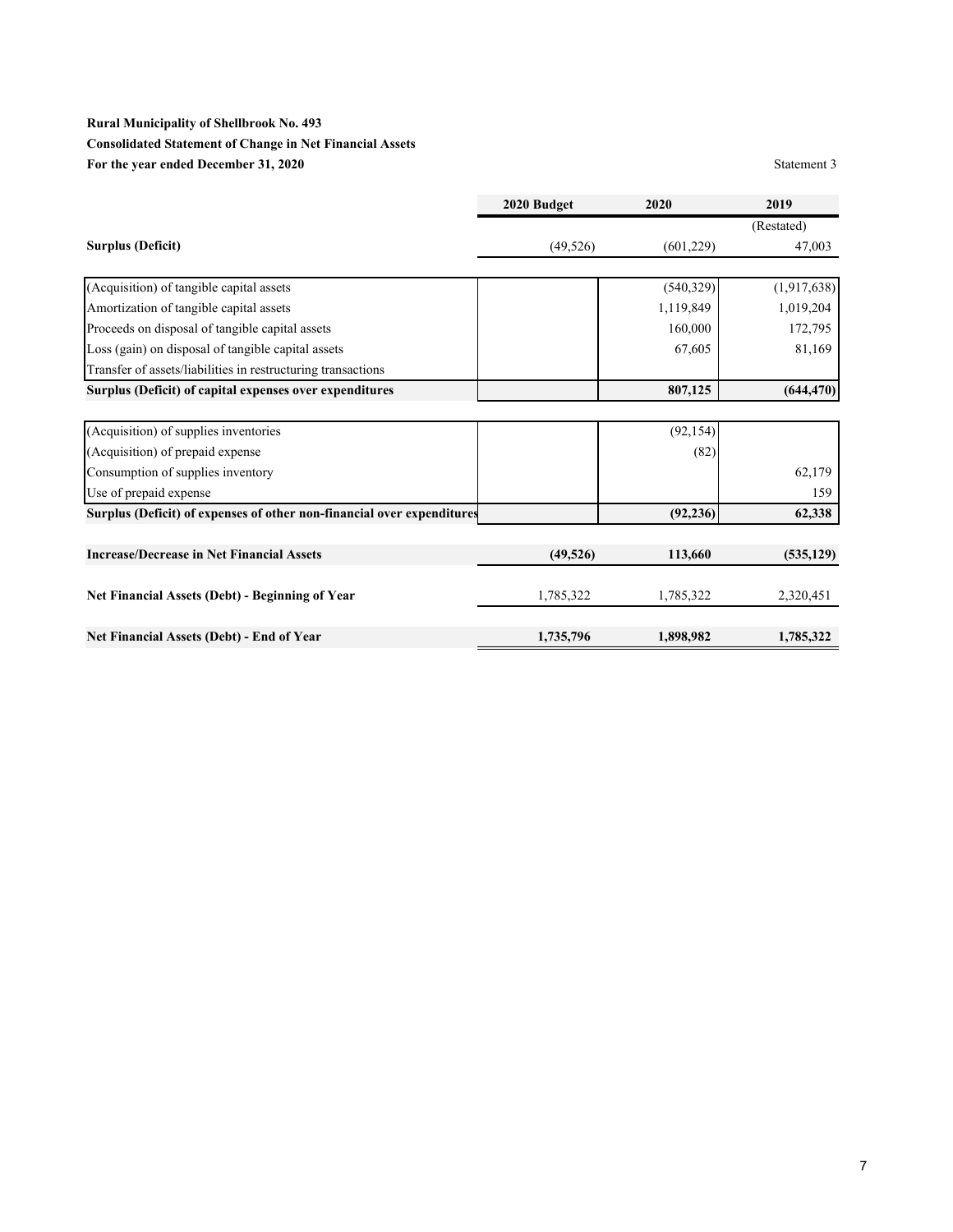#### **Rural Municipality of Shellbrook No. 493 Consolidated Statement of Cash Flow** For the year ended December 31, 2020

| Statement 4 |  |  |
|-------------|--|--|
|             |  |  |

|                                                          | 2020       | 2019        |
|----------------------------------------------------------|------------|-------------|
| Cash provided by (used for) the following activities     |            | (Restated)  |
| <b>Operating:</b>                                        |            |             |
| Surplus (Deficit)                                        | (601, 229) | 47,003      |
| Amortization                                             | 1,119,849  | 1,019,204   |
| Loss (gain) on disposal of tangible capital assets       | 67,605     | 81,169      |
|                                                          | 586,225    | 1,147,376   |
| Change in assets/liabilities                             |            |             |
| Taxes Receivable - Municipal                             | 36,247     | (51, 616)   |
| Other Receivables                                        | (116, 410) | (63, 397)   |
| Land for Resale                                          | 1,067      |             |
| <b>Other Financial Assets</b>                            |            |             |
| Accounts and Accrued Liabilities Payable                 | 35,050     | (168, 747)  |
| Deposits                                                 |            |             |
| Deferred Revenue                                         | 198,559    |             |
| <b>Accrued Landfill Costs</b>                            |            |             |
| Liability for Contaminated Sites                         |            |             |
| Other Liabilities                                        |            |             |
| <b>Stock and Supplies</b>                                | (92, 154)  | 62,179      |
| Prepayments and Deferred Charges                         |            | 159         |
| Other (Membershares and prepaid expenses)                | (82)       |             |
| Cash provided by operating transactions                  | 648,502    | 925,954     |
|                                                          |            |             |
| Capital:                                                 |            |             |
| Acquisition of tangible capital assets                   | (540, 329) | (1,917,638) |
| Proceeds on disposal of tangible capital assets          | 160,000    | 172,795     |
| Other capital                                            |            |             |
| Cash applied to capital transactions                     | (380, 329) | (1,744,843) |
| <b>Investing:</b>                                        |            |             |
| Long-term investments                                    | (7,229)    | (10, 518)   |
| Other investments                                        |            |             |
| Cash provided by (applied to) investing transactions     | (7,229)    |             |
|                                                          |            | (10, 518)   |
| <b>Financing:</b>                                        |            |             |
| Debt charges recovered                                   |            |             |
| Long-term debt issued                                    |            |             |
| Long-term debt repaid                                    |            |             |
| Other financing                                          |            |             |
| Cash provided by (applied to) financing transactions     |            |             |
| Change in Cash and Temporary Investments during the year | 260,944    | (829, 407)  |
|                                                          |            |             |
| Cash and Temporary Investments - Beginning of Year       | 1,464,651  | 2,294,058   |
| <b>Cash and Temporary Investments - End of Year</b>      | 1,725,595  | 1,464,651   |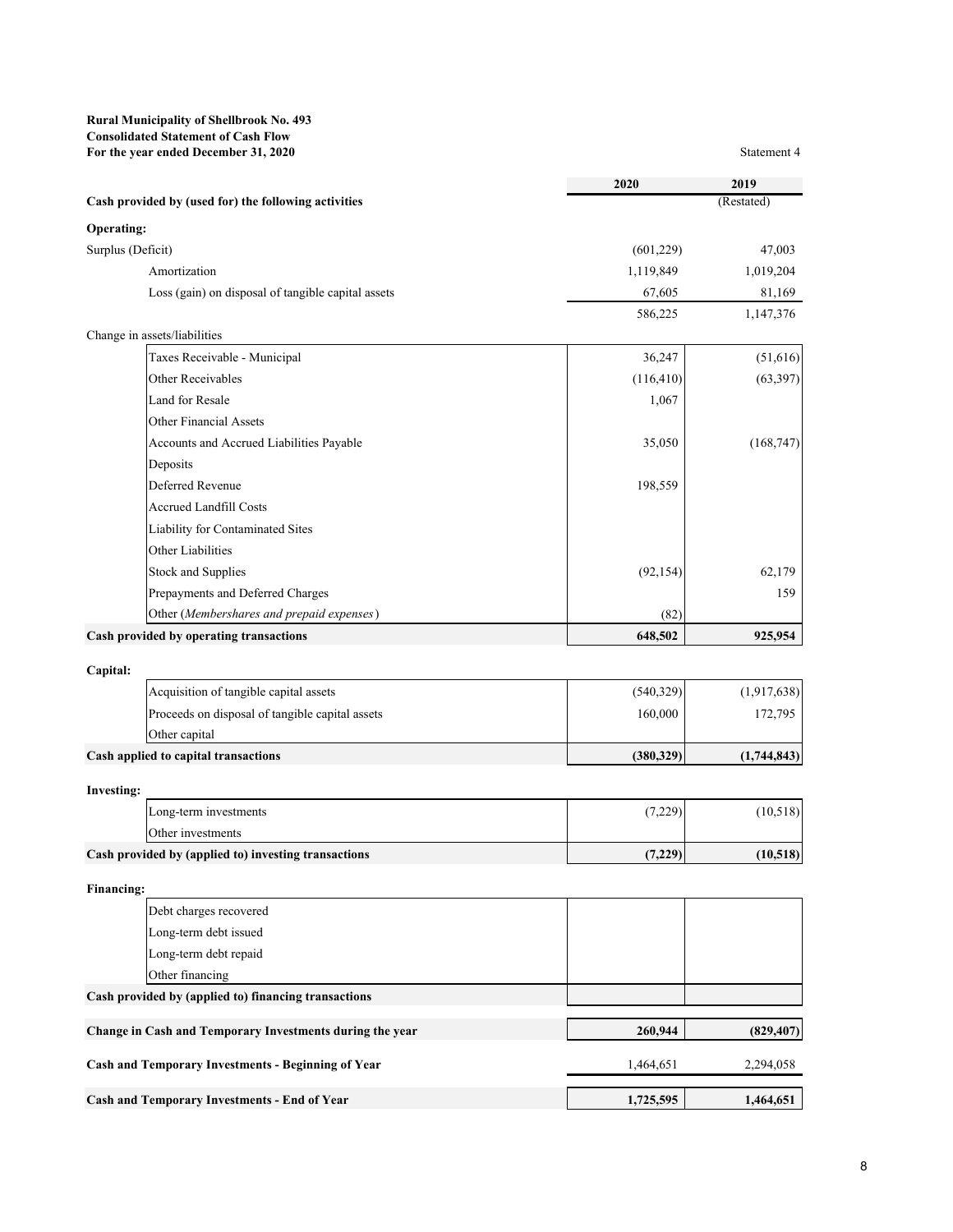#### **Rural Municipality of Shellbrook No. 493 Notes to the Consolidated Financial Statements For the year ended December 31, 2020**

#### **1. Significant Accounting Policies**

The consolidated financial statements of the municipality have been prepared by management in accordance with Canadian public sector accounting standards (PSAS) as recommended by the Chartered Professional Accountants of Canada (CPA Canada). Significant aspects of the accounting policies adopted by the municipality are as follows:

**Basis of Accounting:** The consolidated financial statements are prepared using the accrual basis of accounting. The accrual basis of accounting requires revenues to be recognized as they become available and measurable and expenses are recognized as they are incurred and measurable as a result of the receipt of goods and services and the creation of a legal obligation to pay.

**Reporting Entity:** The consolidated financial statements consolidate the assets, liabilities and flow of resources of the municipality. The entity is comprised of all of the organizations that are owned or controlled by the municipality and are, therefore, accountable to the Council for the administration of their financial affairs and resources. Entities included in these consolidated financial statements are as follows: a)

Entity

Sturgeon Lake Regional Park Authority - 100%

All inter-organizational transactions and balances have been eliminated.

- b) **Collection of Funds for Other Authorities:** Collection of funds by the municipality for school boards, municipal hail and conservation and development authorities are collected and remitted in accordance with relevant legislation.
- **Government Transfers:** Government transfers are the transfer of assets from senior levels of government that are not the result of an exchange transaction, are not expected to be repaid in the future, or the result of a direct financial return. Government transfers are recognized as revenue in the period that the events giving rise to the transfer occur, providing: c)
	- a) the transfers are authorized
	- b) any eligibility criteria have been met; and
	- c) reasonable estimates of the amounts can be made.

Unearned government transfer amounts received will be recorded as deferred revenue. Earned government transfer amounts not received will be recorded as an amount receivable.

- d) **Deferred Revenue:** Fees and charges: Certain user charges and fees are collected for which the related services have yet to be performed. Revenue is recognized in the period when the related expenses are incurred or services performed.
- **Local Improvement Charges:** Local improvement projects financed by frontage taxes recognize any prepayment charges as revenue in the period assessed. e)
- **Net Financial Assets:** Net Financial Assets at the end of an accounting period are the net amount of financial assets less liabilities outstanding. Financial assets represent items such as cash and those other assets on hand which could provide resources to discharge existing liabilities or finance future operations. These include realizable assets which are convertible to cash and not intended for consumption in the normal course of operations. f)
- g) **Non-Financial Assets:** Tangible capital and other non-financial assets are accounted for as assets by the government because they can be used to provide government services in future periods. These assets do not normally provide resources to discharge the liabilities of the government unless they are sold.
- **Appropriated Reserves:** Reserves are established at the discretion of Council to designate surplus for future operating and capital transactions. Amounts so designated are described on Schedule 8. h)
- i) **Property Tax Revenue:** Property tax revenue is based on assessments determined in accordance with Saskatchewan Legislation and the formulas, principles, and rules in the Saskatchewan Assessment Manual. Tax mill rates are established annually by council following the guidance of the Government of Saskatchewan. Tax revenues are recognized when the tax has been authorized by bylaw and the taxable event has occurred. Requisitions operate as a flow through and are excluded from municipal revenue.
- j) **Investments:** Portfolio investments are valued at the lower of cost, less any provisions for other than temporary impairment. Investments with terms longer than one year have been classified as other long-term investments concurrent with the nature of the investment. The long term investments in the Saskatchewan Association of Rural Municipalities - Self Insurance Fund are accounted for on the equity basis.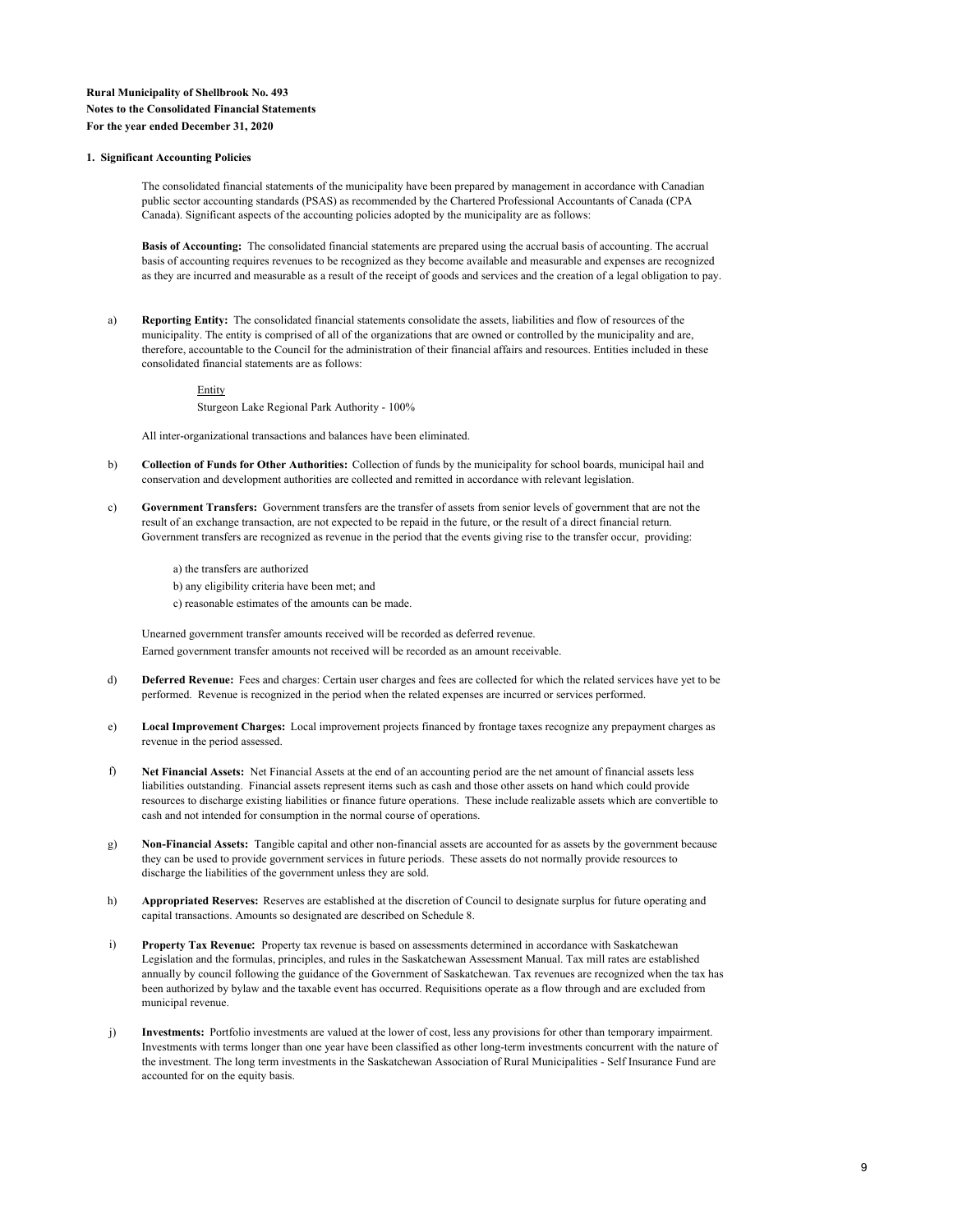#### **1. Significant Accounting Policies - continued**

- k) **Inventories:** Inventories of materials and supplies expected to be used by the municipality are valued at the lower of cost or replacement cost. Inventories of land, materials and supplies held for resale are valued at the lower of cost or net realizable value. Cost is determined by the average cost method. Net realizable value is the estimated selling price in the ordinary course of business.
- l) **Tangible Capital Assets:** All tangible capital asset acquisitions or betterments made throughout the year are recorded at their acquisition cost. Initial costs for tangible capital assets that were acquired and developed prior to 2009 were obtained via historical cost information or using current fair market values discounted by a relevant deflation factor back to the point of acquisition. Donated tangible capital assets received are recorded at their fair market value at the date of contribution. The cost of these tangible capital assets less any residual value are amortized over the asset's useful life using the straight-line method of amortization. Tangible capital assets that are recognized at a nominal value are disclosed on Schedule 6. The municipality's tangible capital asset useful lives are estimated as follows:

| Asset                         | Useful Life           |
|-------------------------------|-----------------------|
| <b>General Assets</b>         |                       |
| Land                          | Indefinite            |
| <b>Land Improvements</b>      | 5 to 20 Yrs           |
| <b>Buildings</b>              | $10$ to 50 Yrs        |
| <b>Vehicles and Equipment</b> |                       |
| Vehicles                      | 5 to $10 \text{ Yrs}$ |
| Machinery and Equipment       | 5 to 10 Yrs           |
| <b>Infrastructure Assets</b>  |                       |
| <b>Infrastructure Assets</b>  |                       |
| Water and Sewer               | 30 to 75 Yrs          |
| Road Network Assets           | 30 to 75 Yrs          |

**Government Contributions:** Government contributions for the acquisition of capital assets are reported as capital revenue and do not reduce the cost of the related asset.

**Capitalization of Interest:** The municipality does not capitalize interest incurred while a tangible capital asset is under construction.

**Leases:** All leases are recorded on the consolidated financial statements as either a capital or operating lease. Any lease that transfers substantially all of the benefits and risk associated with the leased asset is classified as a capital lease and recorded as a tangible capital asset. At the inception of a capital lease, an asset and a payment obligation are recorded at an amount equal to the lesser of the present value of the minimum lease payments and the asset's fair market value. Assets under capital leases are amortized on a straight line basis, over their estimated useful lives. Any other lease not meeting the before mentioned criteria is classified as an operating lease and rental payments are expensed as incurred.

- m) **Landfill Liability:** The municipality maintains three waste disposal sites. At this time the municipality is unable to estimate closure and post-closure costs.
- **Trust Funds:** Funds held in trust for others, under a trust agreement or statute, are not included in the consolidated financial statements as they are not controlled by the municipality. The municipality does not currently have funds held in trust. n)
- o) **Employee Benefit Plans:** Contributions to the municipality's defined benefit plans are expensed when contributions are made. Under the defined benefit plan, the municipality's obligations are limited to their contributions.
- **Liability for Contaminated Sites:** Contaminated sites are a result of contamination being introduced into air, soil, water or sediment of a chemical, organic or radioactive material or live organism that exceeds an environmental standard. The liability is recorded net of any expected recoveries. A liability for remediation of contaminated sites is recognized when all the following criteria are met: p)
	- a) an environmental standard exists;
	- b) contamination exceeds the environmental standard;
	- c) the municipality:
		- i. is directly responsible; or
		- ii. accepts responsibility;
	- d) it is expected that future economic benefits will be given up; and
	- e) a reasonable estimate of the amount can be made.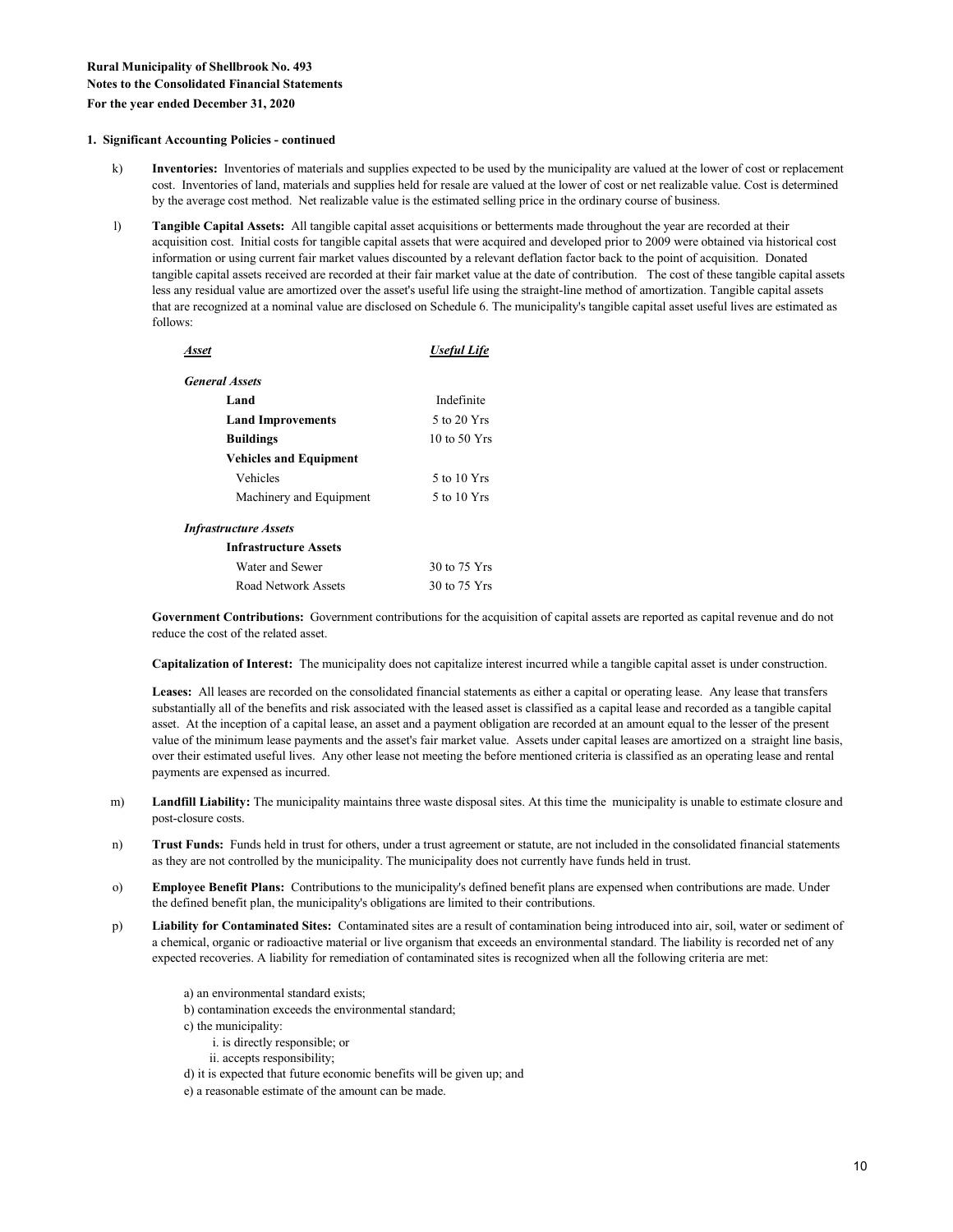#### **Rural Municipality of Shellbrook No. 493 Notes to the Consolidated Financial Statements For the year ended December 31, 2020**

#### **1. Significant Accounting Policies - continued**

q) **Measurement Uncertainty:** The preparation of financial statements in conformity with Canadian public sector accounting standards requires management to make estimates and assumptions that affect the reported amount of assets and liabilities and disclosure of contingent assets and liabilities at the date of the financial statements, and the reported amounts of revenue and expenditures during the period. Accounts receivable are stated after evaluation as to their collectability and an appropriate allowance for doubtful accounts is provided where considered necessary.

The 'Opening Asset Costs' of tangible capital assets have been estimated where actual costs were not available. The measurement of materials and supplies is based on estimates of volume and quality. Amortization is based on the estimated useful lives of tangible capital assets.

These estimates and assumptions are reviewed periodically and, as adjustments become necessary, they are reported in earnings in the periods in which they become known.

r) **Basis of Segmentation/Segment Report:** The municipality follows the Public Sector Accounting Board's recommendations requiring financial information to be provided on a segmented basis. Municipal services have been segmented by grouping activities that have similar service objectives (by function). Revenues that are directly related to the costs of the function have been attributed to each segment. Interest is allocated to functions based on the purpose of specific borrowings.

The segments (functions) are as follows:

General Government: Provides for the administration of the municipality.

Protective Services: Comprised of expenses for police and fire protection.

Transportation Services: Responsible for the delivery of public works services related to the development and maintenance of roadway systems and street lighting.

Environmental and Public Health: The environmental segment provides waste disposal and other environmental services. The public health segment provides for expenses related to public health services in the municipality.

Planning and Development: Provides for neighbourhood development and sustainability.

Recreation and Culture: Provides for community services through the provision of recreation and leisure services.

Utility Services: Provides for delivery of water, collecting and treating of wastewater and providing collection and disposal of solid wast

s) **Budget Information:** Budget information is presented on a basis consistent with that used for actual results. The budget was approved by Council on April 15, 2021.

**New Standards and Amendments to Standards:** 

t) **Effective for Fiscal Years Beginning On or After April 1, 2022:**

> **PS 1201 Financial Statement Presentation**, replaces PS 1200 with revised general reporting principles and standards of presentation and disclosure in government financial statements. Requires a new statement of re-measurement gains and losses separate from the statement of operations arising from the re-measurement of financial instruments and items denominated in foreign currencies, as well as the government's proportionate share of other comprehensive income that arises when a government includes the results of government business enterprises and partnerships. Effective in the period PS 3450 and PS 2601 are adopted.

> **PS 2601 Foreign Currency Translation**, replaces PS 2600 with revised guidance on the recognition, presentation and disclosure of transactions that are denominated in a foreign currency. Requires that monetary assets and liabilities denominated in a foreign currency and non-monetary items included in the fair value category, denominated in a foreign currency, be adjusted to reflect the exchange rates in effect at the financial statement date. Unrealized gains and losses are to be presented in the statement of remeasurement gains and losses.

> **PS 1201 Financial Statement Presentation**, replaces PS 1200 with revised general reporting principles and standards of presentation and disclosure in government financial statements. Requires a new statement of re-measurement gains and losses separate from the statement of operations arising from the re-measurement of financial instruments and items denominated in foreign currencies, as well as the government's proportionate share of other comprehensive income that arises when a government includes the results of government business enterprises and partnerships. Effective in the period PS 3450 and PS 2601 are adopted.

> **PS 3041 Portfolio Investments**, replaces PS 3040 with revised guidance on accounting for, and presentation and disclosure of portfolio investments. Removes the distinction between temporary and portfolio investments. Upon adoption of PS 3450 and PS 3041, PS 3030, Temporary Investments, will no longer apply. Effective in the period PS 3450, PS 2601 and PS 1201 are adopted.

> **PS 3450 Financial Instruments**, a new standard establishing guidance on the recognition, measurement, presentation and disclosure of financial instruments, including derivatives. The standard requires fair value measurement of derivatives and equity instrument that are quoted in an active market; all other financial instruments can be measured at cost/amortized cost or fair value at the election of the government. Unrealized gains and losses are presented in a new statement of re-measurement gains and losses. There is the requirement to disclose the nature and extent of risks arising from financial instruments and clarification is given for the de-recognition of financial liabilities.

> **PS 3280 Asset Retirement Obligations**, a new standard establishing guidance on the accounting and reporting of legal obligations associated with the retirement of tangible capital assets controlled by a government or government organization. A liability for a retirement obligation can apply to tangible capital assets either in productive use or no longer in productive use. As this standard includes solid waste landfill sites active and post-closing obligations, upon adoption of this new standard, existing Solid Waste Landfill Closure and Post-Closure Liability section PS 3270 will be withdrawn.

#### **Effective for Fiscal Years Beginning On or After April 1, 2023:**

PS 3400, Revenue, a new standard establishing guidance on how to account for and report on revenue. The standard provides a framework for recognizing, measuring and reporting revenues that arise from transactions that include performance obligations and transactions that do not have performance obligations. Performance obligations are enforceable promises to provide specific goods or services to a specific payer.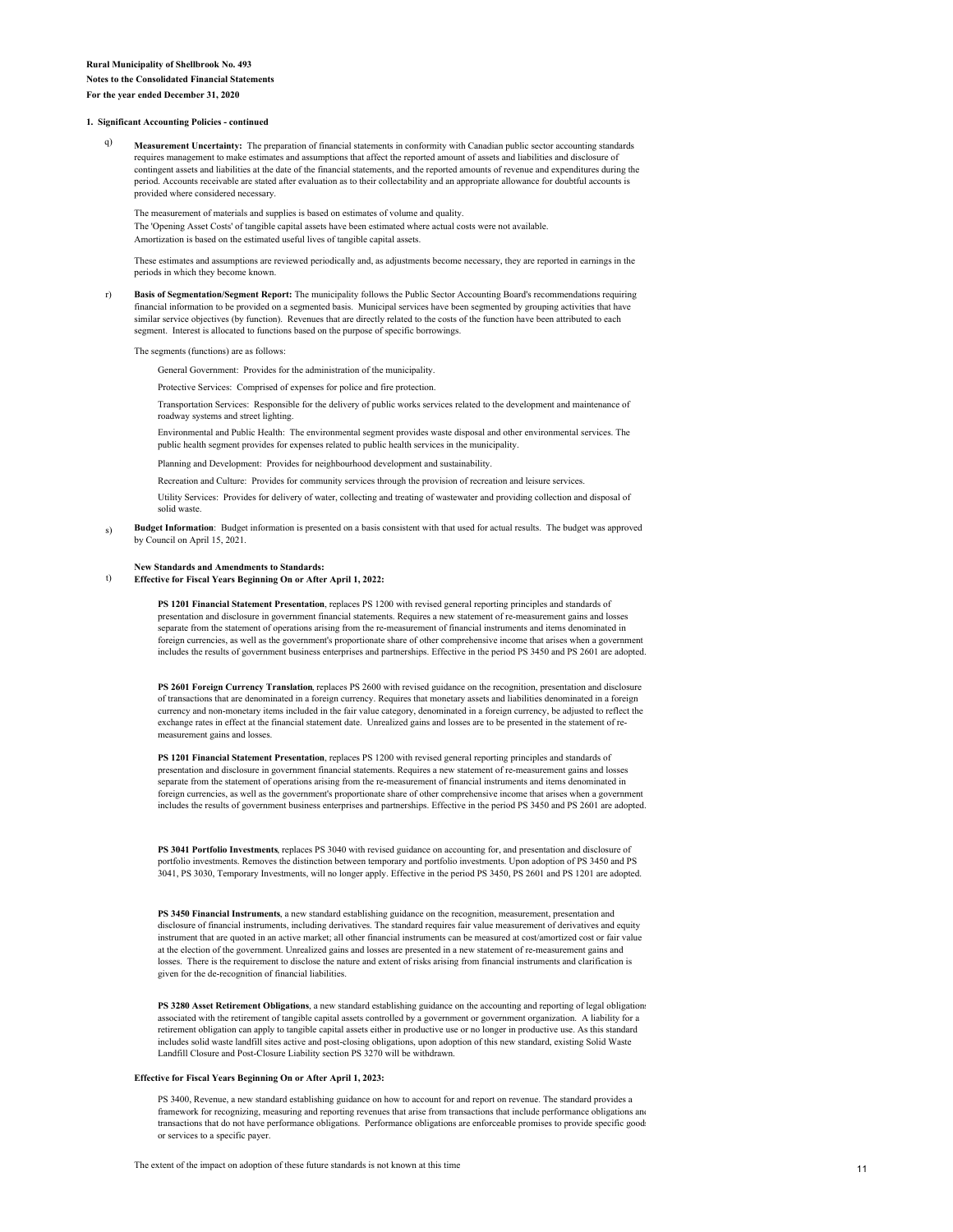## **Rural Municipality of Shellbrook No. 493 Notes to the Consolidated Financial Statements For the year ended December 31, 2020**

| 2. Cash and Temporary Investments           | 2020      | 2019      |
|---------------------------------------------|-----------|-----------|
|                                             |           |           |
| Cash                                        | 1,616,874 | 1,404,881 |
| Temporary Investments                       |           |           |
| <b>Restricted Cash</b>                      | 108,721   | 59,770    |
| <b>Total Cash and Temporary Investments</b> | 1,725,595 | 1,464,651 |

Cash and temporary investments include balances with banks, term deposits, marketable securities and short-term investments with maturities of three months or less. Cash subject to restrictions that prevent its use for current purposes is included in restricted cash.

| 3. Taxes Receivable - Municipal                                          | 2020      | 2019       |
|--------------------------------------------------------------------------|-----------|------------|
|                                                                          |           |            |
| Municipal<br>- Current                                                   | 121,545   | 162,139    |
| - Arrears                                                                | 31,522    | 37,896     |
|                                                                          | 153,067   | 200,035    |
| - Less Allowance for Uncollectible                                       |           | (10, 721)  |
| Total municipal taxes receivable                                         | 153,067   | 189,314    |
|                                                                          |           |            |
| School<br>- Current                                                      | 45,238    | 55,727     |
| - Arrears                                                                | 14,391    | 17,539     |
| Total school taxes receivable                                            | 59,629    | 73,266     |
| Other                                                                    | 22,234    | 31,491     |
|                                                                          |           |            |
| Total taxes and grants in lieu receivable                                | 234,930   | 294,071    |
| Deduct taxes receivable to be collected on behalf of other organizations | (81, 863) | (104, 757) |
| <b>Total Taxes Receivable - Municipal</b>                                | 153,067   | 189,314    |
| 4. Other Accounts Receivable                                             | 2020      | 2019       |
| <b>Federal Government</b>                                                | 75,845    | 22,073     |
| Provincial Government                                                    | 5,091     | 88,752     |
| Local Government                                                         |           |            |
| Utility                                                                  |           |            |
| Trade                                                                    | 49,570    | 43,169     |
| Other (Shellbrook Rink Committee)                                        | 150,000   | 1,502      |
| Total Other Accounts Receivable                                          | 280,506   | 155,496    |
| Less: Allowance for Uncollectible                                        | (18,900)  | (10,300)   |
|                                                                          |           |            |
| <b>Net Other Accounts Receivable</b>                                     | 261,606   | 145,196    |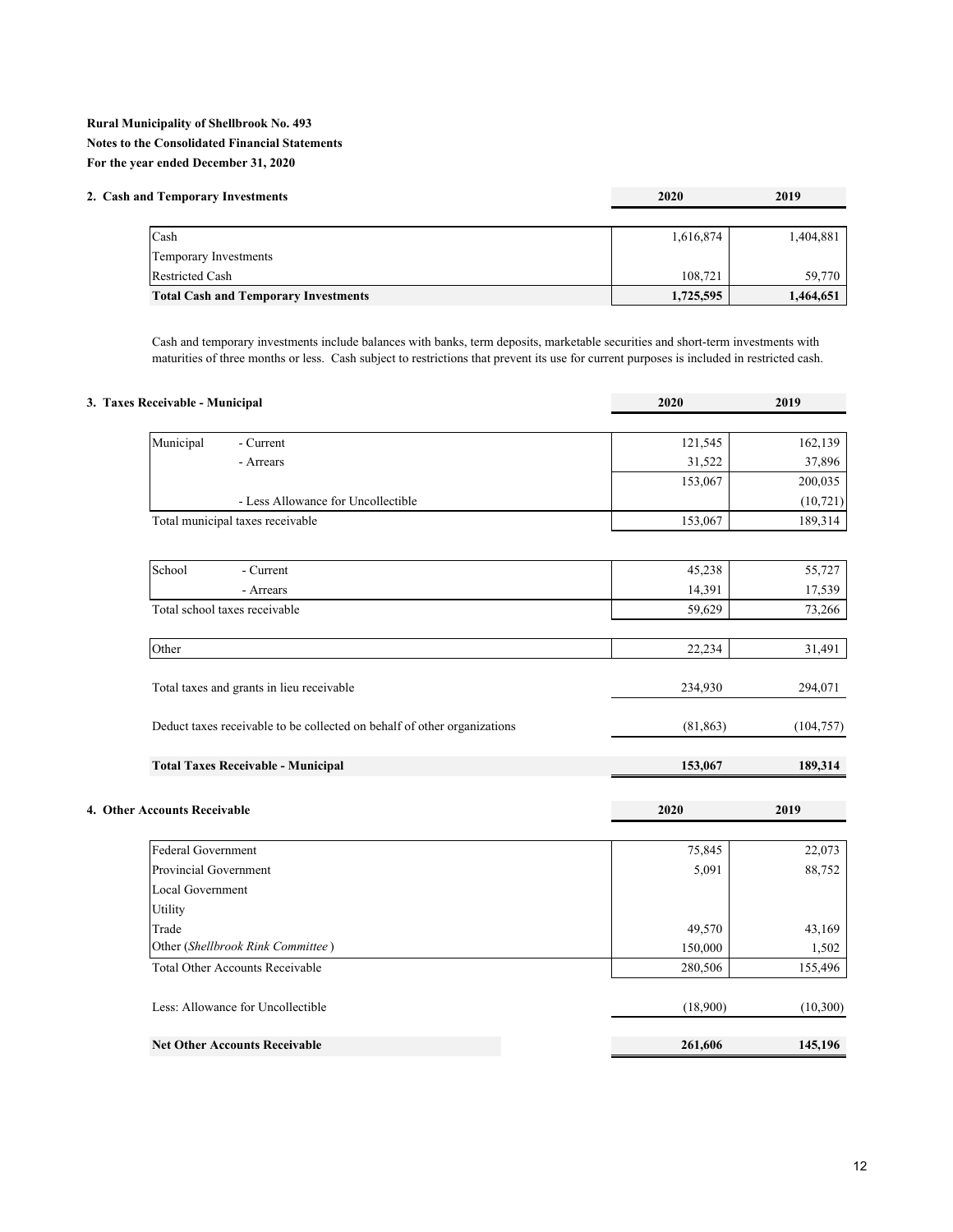| 5. Land for Resale                                             | 2020       | 2019     |
|----------------------------------------------------------------|------------|----------|
| Tax Title Property                                             |            | 2,977    |
| Allowance for market value adjustment                          |            | (338)    |
| Less: portion due to school                                    |            | (1, 572) |
| Net Tax Title Property                                         |            | 1,067    |
|                                                                |            |          |
| Other Land                                                     |            |          |
| Allowance for market value adjustment                          |            |          |
| Net Other Land                                                 |            |          |
| <b>Total Land for Resale</b>                                   | <b>Nil</b> | 1,067    |
| 6. Long-Term Investments                                       | 2020       | 2019     |
| Sask Association of Rural Municipalities - Self Insurance Fund | 123,166    | 115,937  |
| Other                                                          |            |          |
| <b>Total Long-Term Investments</b>                             | 123,166    | 115,937  |

The long term investments in the Saskatchewan Association of Rural Municipalities - Self Insurance Fund are accounted for on the equity basis.

#### **7. Bank Indebtedness**

#### **Credit Arrangements**

At December 31, 2020, the Municipality had a line of credit totaling \$500,000 (2019 - \$500,000) and bearing interest at 2.45%, none of which was drawn (2019 - \$NIL). The following has been collateralized in connection with this line of credit: - General security agreement

#### **8. Long-Term Debt**

a) The debt limit of the municipality is \$2,027,762. The debt limit for a municipality is the total amount of the municipality's own source revenues for the preceding year (the *Municipalities Act* section 161(1)).

| 9. Other Non-financial Assets           | 2020 | 2019       |
|-----------------------------------------|------|------------|
|                                         |      | (Restated) |
| Credit union membershare                |      |            |
| Prepaid expenses                        | 112  | 30         |
|                                         |      |            |
| <b>Total Other Non-financial Assets</b> | 112  | 30         |

#### **10. Contractual Rights**

The municipality is a beneficiary of the Rural Municipal Tax Loss Compensation Trust Fund and is entitled to on-going annual payments from the trust under terms of the Rural Municipal Tax Loss Compensation Agreement dated October 6, 1993. The municipality's revenue from this fund in 2020 was \$157 (2019 - \$0) with an entitlement balance of \$13,400 remaining at December 31, 2020 (2019 - \$0).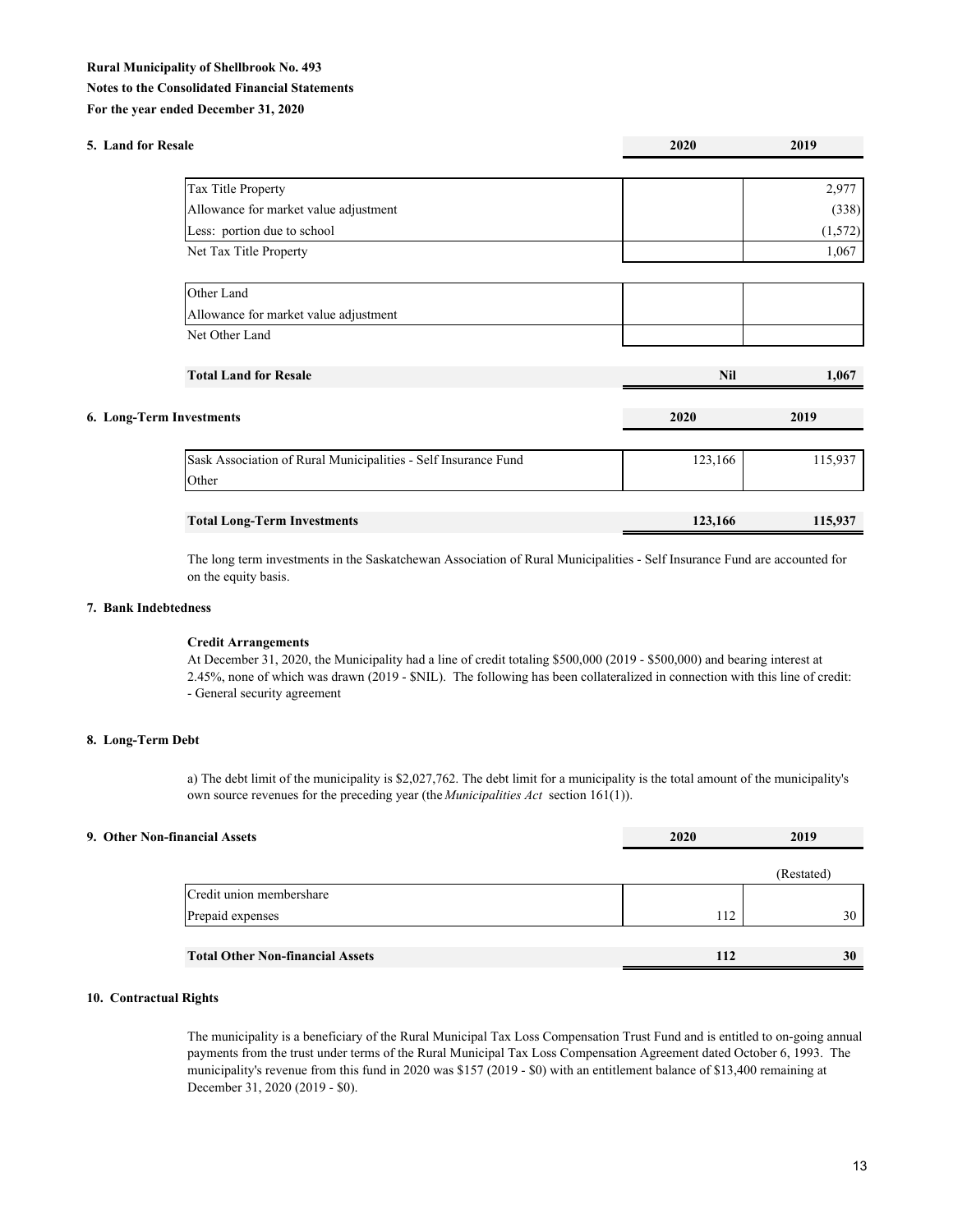## **Rural Municipality of Shellbrook No. 493 Notes to the Consolidated Financial Statements For the year ended December 31, 2020**

#### **11. Contingent Liabilities**

The municipality is contingently liable under terms of the Saskatchewan Association of Rural Municipalities Self-Insurance Plan for its proportionate share of claims and future claims in excess of the Plan's reserve fund.

### **12. Pension Plan**

The municipality is an employer member of the Municipal Employee Pension Plan (MEPP), which is a multiemployer defined benefit pension plan. The Commission of MEPP, representing plan member employers, is responsible for overseeing the management of the pension plan, including investment of assets and administration of benefits. The municipality's pension expense in 2020 was \$55,151. The benefits accrued to the municipality's employees from MEPP are calculated using the following: pensionable years of service, highest average salary, and the plan accrual rate.

#### **13. Comparative Figures**

Certain comparative figures may have been restated to conform to the current year's presentation.

#### **14. Related Parties**

The consolidated financial statements include transactions with related parties. The municipality is related to Sturgeon Lake Regional Park Authority under the common control of the Council.

During the year, the municipality collected \$8,021 in net fees from the organization. The transactions were measured at the exchange amount.

#### **15. Sturgeon Lake Regional Park Authority**

The municipality controls and operates the Sturgeon Lake Regional Park Authority, a regional park created under the authority of the The Municiapliaties Act of the Province of Saskatchewan by bylaw of the municipality. The following is 100% of the financial position and results of operations of the Sturgeon Lake Regional Park Authority, which is a government not-for-profit organization and accordingly has been included in the consolidated results of the municipality.

|                                   | 2020       | 2019      |
|-----------------------------------|------------|-----------|
| <b>Total Financial Assets</b>     | 108,721    | 61,272    |
| <b>Total Liabilities</b>          | 9,555      | 5,450     |
| <b>NET FINANCIAL ASSETS</b>       | 99,166     | 55,822    |
| <b>Total Non-Financial Assets</b> | 216,520    | 225,782   |
| <b>ACCUMULATED SURPLUS</b>        | 315,686    | 281,604   |
| <b>Total Revenue</b>              | 285,815    | 325,066   |
| <b>Total Expense</b>              | (251, 733) | (274,260) |
| <b>SURPLUS</b>                    | 34,082     | 50,806    |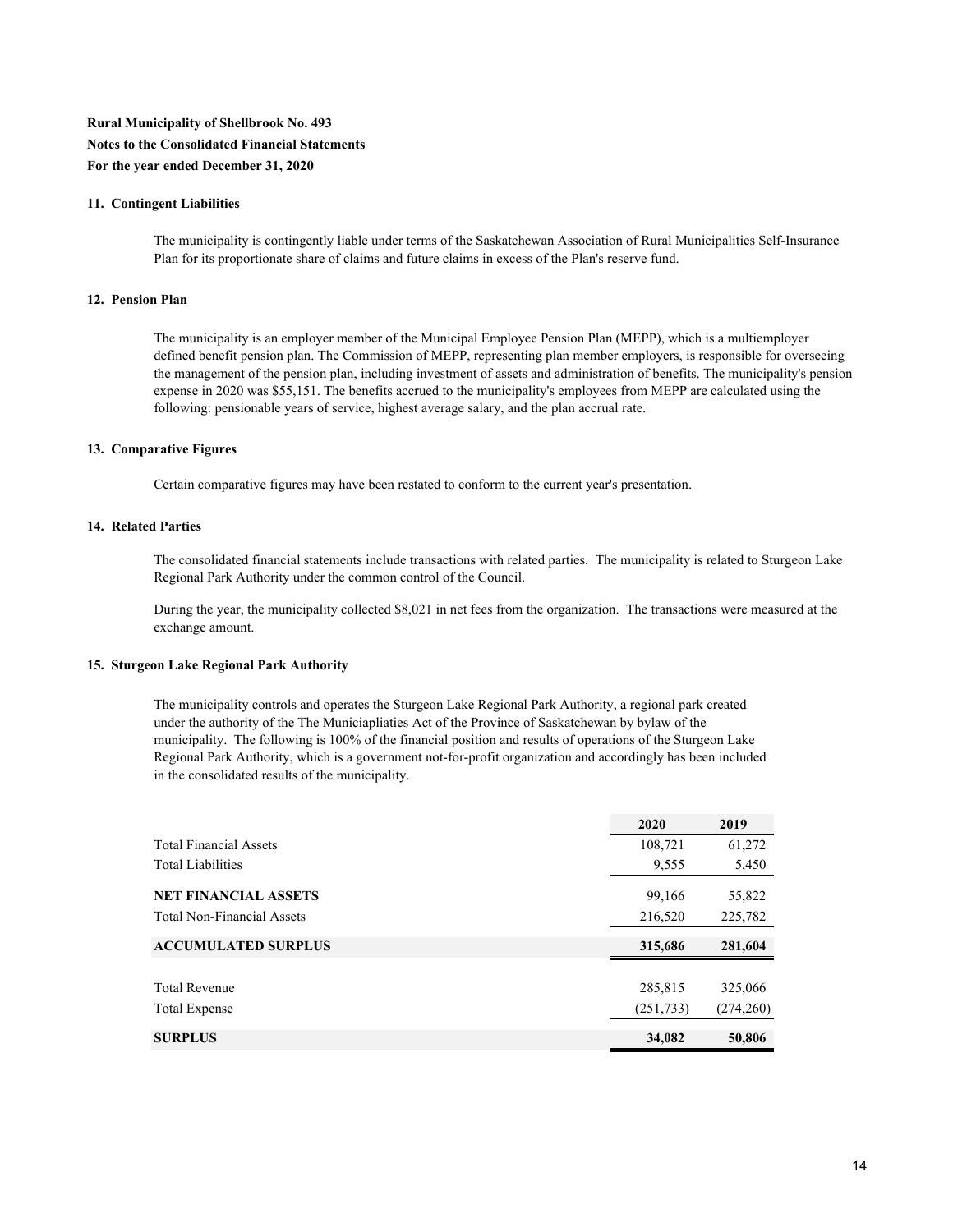## **Rural Municipality of Shellbrook No. 493 Notes to the Consolidated Financial Statements For the year ended December 31, 2020**

## **16. Prior Period Adjustments**

During the current year, the municipality identified an inventory valuation error. The 2019 comparative figures have been restated to reflect the actual value of inventory on hand.

|                                                  | 2019<br><b>Previously</b><br><b>Reported</b> | Adjustments | 2019<br><b>Restated</b> |
|--------------------------------------------------|----------------------------------------------|-------------|-------------------------|
| Consolidated Statement of Financial Position     |                                              |             |                         |
| <b>LIABILITIES</b><br><b>Accrued Liabilities</b> |                                              | 67,635      | 67,635                  |
| <b>NON-FINANCIAL ASSETS</b>                      |                                              |             |                         |
| Prepayments and deferred charges                 | 98,040                                       | (98,010)    | 30                      |
| Stock and supplies                               | 34,276                                       | 338,878     | 373,154                 |
| Consolidated Statement of Operations             |                                              |             |                         |
| <b>Total Expenses</b>                            | 3,431,215                                    | 36,266      | 3,467,481               |
|                                                  |                                              |             |                         |
| Accumulated Surplus - End of Year                | 28,420,458                                   | 173,233     | 28,593,691              |

## **17. Subsequent Events**

In January 2020, the World Health Organization declared the outbreak of a novel coronavirus (COVID-19) as a "Public Health Emergency of International Concern." This coronavirus continues to spread throughout the world and has adversely impacted global commercial activity and has contributed to significant declines and volatility in financial markets. The extent of COVID-19's effect on the municipality's operational and financial performance will depend on future developments, including the duration, spread and intensity of the pandemic, all of which are uncertain and difficult to predict. The rapid development and fluidity of this situation make it impossible to ascertain the ultimate adverse impact of the coronavirus outbreak. Nevertheless, the outbreak presents uncertainty and risk with respect to the municipality, its performance, and its financial results.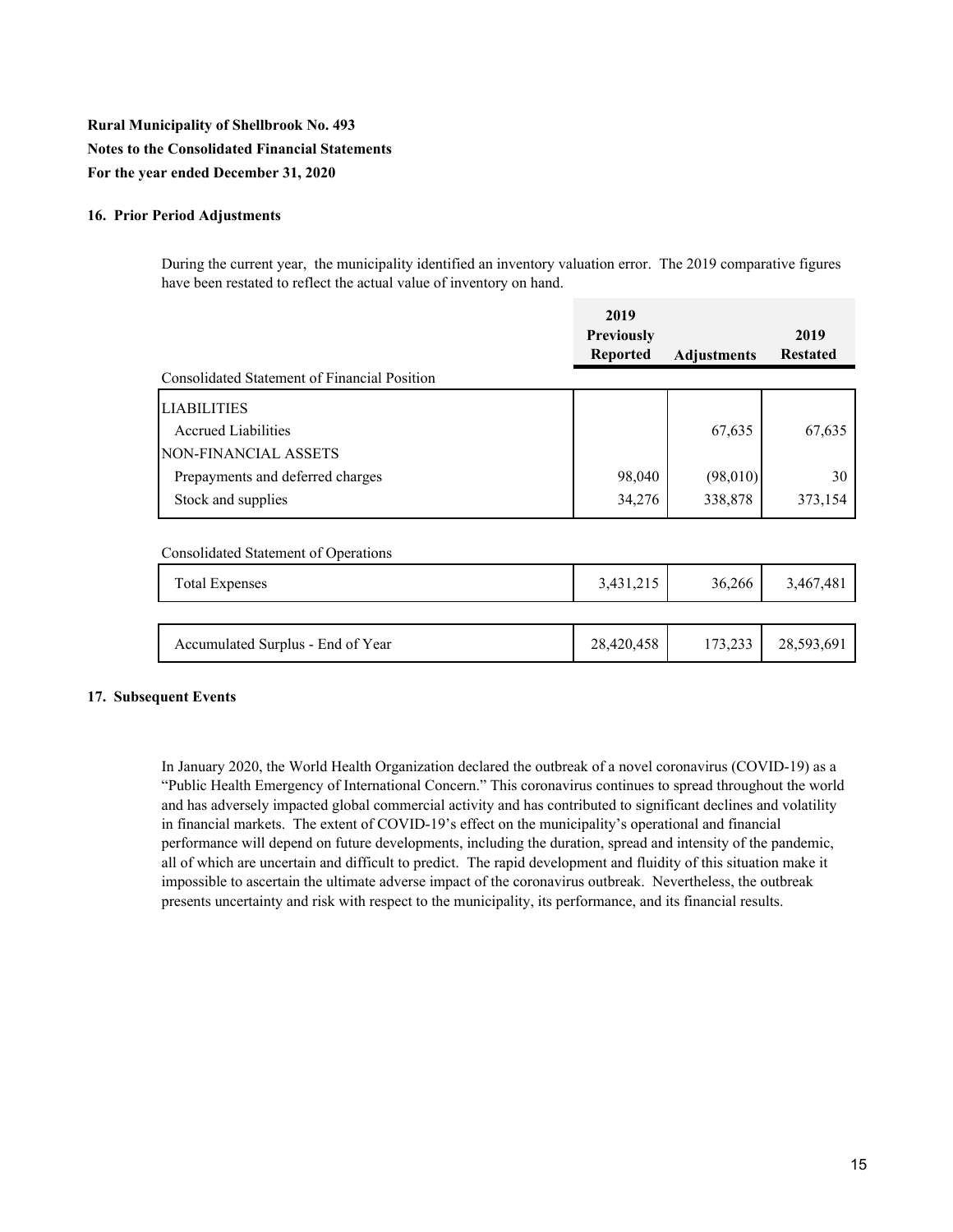## **Rural Municipality of Shellbrook No. 493 Schedule of Taxes and Other Unconditional Revenue** For the year ended December 31, 2020 Schedule 1

|                    |                                                    | 2020 Budget | 2020      | 2019      |
|--------------------|----------------------------------------------------|-------------|-----------|-----------|
| <b>TAXES</b>       |                                                    |             |           |           |
|                    | General municipal tax levy                         | 1,560,757   | 1,522,990 | 1,547,907 |
|                    | Abatements and adjustments                         | (7,000)     | (13, 034) | (8, 868)  |
|                    | Discount on current year taxes                     | (68, 350)   | (69, 813) | (68, 346) |
|                    | <b>Net Municipal Taxes</b>                         | 1,485,407   | 1,440,143 | 1,470,693 |
|                    | Potash tax share                                   |             |           |           |
|                    | Trailer license fees                               |             |           |           |
|                    | Penalties on tax arrears                           | 7,500       | 10,195    | 6,238     |
|                    | Special tax levy                                   |             | 29,437    |           |
|                    | Other (Specify)                                    |             |           |           |
| <b>Total Taxes</b> |                                                    | 1,492,907   | 1,479,775 | 1,476,931 |
|                    |                                                    |             |           |           |
|                    | UNCONDITIONAL GRANTS                               |             |           |           |
|                    | Revenue Sharing                                    | 527,200     | 532,475   | 488,180   |
|                    | Other (Organized Hamlet, Safe Restart)             |             |           |           |
|                    |                                                    | 24,979      | 119,650   | 22,752    |
|                    | <b>Total Unconditional Grants</b>                  | 552,179     | 652,125   | 510,932   |
|                    |                                                    |             |           |           |
|                    | <b>GRANTS IN LIEU OF TAXES</b>                     |             |           |           |
| Federal            |                                                    |             |           |           |
| Provincial         | S.P.C. Electrical                                  |             |           |           |
|                    | SaskEnergy Gas                                     |             |           |           |
|                    | TransGas                                           | 630         | 680       | 625       |
|                    | <b>Central Services</b>                            |             |           |           |
|                    | SaskTel                                            |             |           |           |
|                    | Other (Specify)                                    |             |           |           |
| Local/Other        |                                                    |             |           |           |
|                    | <b>Housing Authority</b>                           |             |           |           |
|                    | C.P.R. Mainline                                    |             |           |           |
|                    | <b>Treaty Land Entitlement</b>                     | 1,870       | 2,289     | 1,870     |
|                    | Other (Specify)                                    |             |           |           |
|                    | Other Government Transfers                         |             |           |           |
|                    | S.P.C. Surcharge                                   |             |           |           |
|                    | Sask Energy Surcharge                              |             |           |           |
|                    | Other (Specify)                                    |             |           |           |
|                    | <b>Total Grants in Lieu of Taxes</b>               | 2,500       | 2,969     | 2,495     |
|                    |                                                    |             |           |           |
|                    | <b>TOTAL TAXES AND OTHER UNCONDITIONAL REVENUE</b> | 2,047,586   | 2,134,869 | 1,990,358 |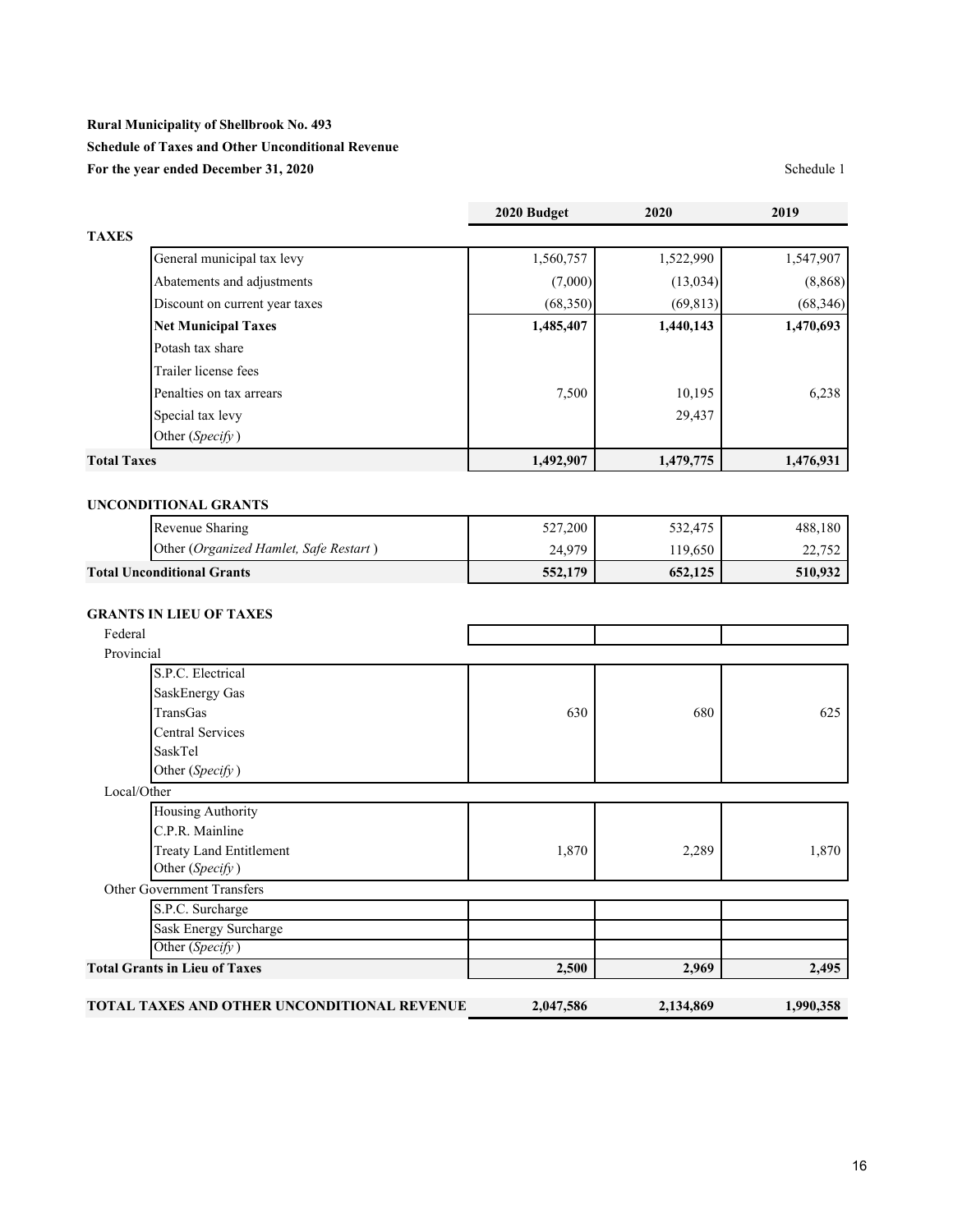## **Rural Municipality of Shellbrook No. 493 Schedule of Operating and Capital Revenue by Function** For the year ended December 31, 2020 Schedule 2 - 1

|                                                            | 2020 Budget | 2020   | 2019   |
|------------------------------------------------------------|-------------|--------|--------|
| <b>GENERAL GOVERNMENT SERVICES</b><br>Operating            |             |        |        |
| Other Segmented Revenue                                    |             |        |        |
| Fees and Charges                                           |             |        |        |
| - Custom work                                              | 1,000       | 2,995  |        |
| - Sales of supplies                                        | 3,750       | 4,113  | 3,931  |
| - Other (Expense recoveries)                               | 810         | 45,307 | 1,889  |
| <b>Total Fees and Charges</b>                              | 5,560       | 52,415 | 5,820  |
| - Tangible capital asset sales - gain (loss)               |             |        |        |
| - Land sales - gain                                        |             | 14,709 | 12,000 |
| - Investment income and commissions<br>- Other (Donations) | 32,420      | 17,065 | 32,622 |
| <b>Total Other Segmented Revenue</b>                       | 37,980      | 84,189 | 50,442 |
| <b>Conditional Grants</b>                                  |             |        |        |
| - Student Employment                                       |             |        |        |
| - Other (Specify)                                          |             |        |        |
| <b>Total Conditional Grants</b>                            |             |        |        |
| <b>Total Operating</b>                                     | 37,980      | 84,189 | 50,442 |
| Capital                                                    |             |        |        |
| <b>Conditional Grants</b>                                  |             |        |        |
| - Federal Gas Tax                                          |             |        |        |
| - Provincial Disaster Assistance                           |             |        |        |
| - Other (Specify)                                          |             |        |        |
| <b>Total Capital</b>                                       |             |        |        |
| Restructuring Revenue (Specify, if any)                    |             |        |        |
| <b>Total General Government Services</b>                   | 37,980      | 84,189 | 50,442 |
| <b>PROTECTIVE SERVICES</b>                                 |             |        |        |
| Operating                                                  |             |        |        |
| Other Segmented Revenue                                    |             |        |        |
| Fees and Charges                                           |             |        |        |
| - Other (Specify)                                          | 20,500      | 50,677 | 60,134 |
| Total Fees and Charges                                     | 20,500      | 50,677 | 60,134 |
| - Tangible capital asset sales - gain (loss)               |             |        |        |
| - Other (Expense recovery)                                 |             |        |        |
| <b>Total Other Segmented Revenue</b>                       | 20,500      | 50.677 | 60,134 |

| Capital |      |
|---------|------|
|         | Conc |

Conditional Grants

Total Conditional Grants

 - Student Employment - Local government - Other (*Specify* )

| Conditional Grants                      |        |        |        |
|-----------------------------------------|--------|--------|--------|
| - Federal Gas Tax                       |        |        |        |
| - Provincial Disaster Assistance        |        |        |        |
| - Local government                      |        |        |        |
| - Other $(Specify)$                     |        |        |        |
| <b>Total Capital</b>                    |        |        |        |
| Restructuring Revenue (Specify, if any) |        |        |        |
| <b>Total Protective Services</b>        | 20,500 | 50,677 | 60,134 |

**Total Operating** 50,677 60,134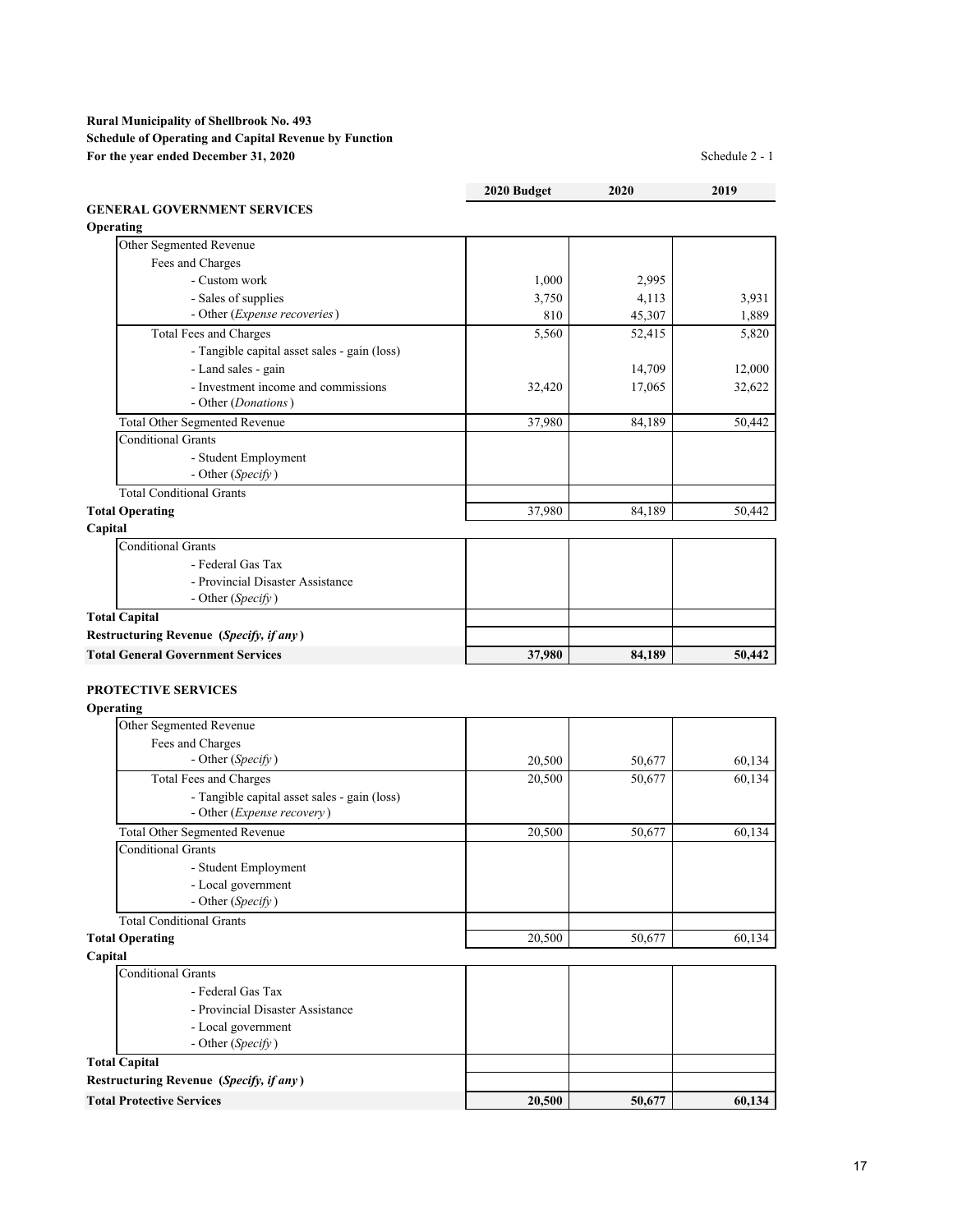### **Rural Municipality of Shellbrook No. 493 Schedule of Operating and Capital Revenue by Function** For the year ended December 31, 2020

|                                               | 2020 Budget | 2020   | 2019   |
|-----------------------------------------------|-------------|--------|--------|
| <b>TRANSPORTATION SERVICES</b>                |             |        |        |
| Operating                                     |             |        |        |
| Other Segmented Revenue                       |             |        |        |
| Fees and Charges                              |             |        |        |
| - Custom work                                 | 22,290      | 21,980 | 22,294 |
| - Sales of supplies                           | 35,200      | 68,055 | 51,800 |
| - Road Maintenance and Restoration Agreements | 2,370       | 9,857  | 8,084  |
| - Frontage                                    |             |        |        |

| - Frontage<br>- Other ( $Specify$ )                               |         |          |           |
|-------------------------------------------------------------------|---------|----------|-----------|
| Total Fees and Charges                                            | 59,860  | 99,892   | 82,178    |
| - Tangible capital asset sales - gain (loss)<br>- Other (Specify) |         | (67,605) | (81, 169) |
| Total Other Segmented Revenue                                     | 59,860  | 32,287   | 1,009     |
| Conditional Grants                                                |         |          |           |
| - MREP (CTP)                                                      | 85,500  | 85,510   | 94,330    |
| - Student Employment                                              |         |          |           |
| - Other $(MEEP)$                                                  |         | 29.537   | 8.298     |
| <b>Total Conditional Grants</b>                                   | 85,500  | 115,047  | 102,628   |
| <b>Total Operating</b>                                            | 145,360 | 147,334  | 103,637   |

| Capital                                                                                             |         |         |         |
|-----------------------------------------------------------------------------------------------------|---------|---------|---------|
| Conditional Grants                                                                                  |         |         |         |
| - Federal Gas Tax                                                                                   | 94,000  | 93,633  | 192,298 |
| - MREP (Heavy Haul, CTP, Municipal Bridges)<br>- Provincial Disaster Assistance<br>- Other $(MEEP)$ |         |         |         |
| <b>Total Capital</b>                                                                                | 94,000  | 93,633  | 192.298 |
| Restructuring Revenue (Specify, if any)                                                             |         |         |         |
| <b>Total Transportation Services</b>                                                                | 239,360 | 240,967 | 295,935 |

### **ENVIRONMENTAL AND PUBLIC HEALTH SERVICES**

**Operating**

| $    -$ |                                              |       |       |  |
|---------|----------------------------------------------|-------|-------|--|
|         | Other Segmented Revenue                      |       |       |  |
|         | Fees and Charges                             |       |       |  |
|         | - Waste and Disposal Fees                    |       |       |  |
|         | - Other (Pest control products)              | 400   | 2,619 |  |
|         | Total Fees and Charges                       | 400   | 2,619 |  |
|         | - Tangible capital asset sales - gain (loss) |       |       |  |
|         | - Other ( $Specify$ )                        |       |       |  |
|         | Total Other Segmented Revenue                | 400   | 2,619 |  |
|         | <b>Conditional Grants</b>                    |       |       |  |
|         | - Student Employment                         |       |       |  |
|         | - TAPD                                       |       |       |  |
|         | - Local government                           |       |       |  |
|         | - Other (Pest and weed control grants)       | 7,520 | 7,101 |  |
|         | <b>Total Conditional Grants</b>              | 7,520 | 7,101 |  |
|         | <b>Total Operating</b>                       | 7,920 | 9,720 |  |
| Capital |                                              |       |       |  |
|         | <b>Conditional Grants</b>                    |       |       |  |
|         | - Federal Gas Tax                            |       |       |  |
|         | $-TAPD$                                      |       |       |  |
|         | - Provincial Disaster Assistance             |       |       |  |
|         | - Other (Specify)                            |       |       |  |

**Total Capital**

| Restructuring Revenue (Specify, if any)               |       |       |
|-------------------------------------------------------|-------|-------|
| <b>Total Environmental and Public Health Services</b> | 7.920 | 9.720 |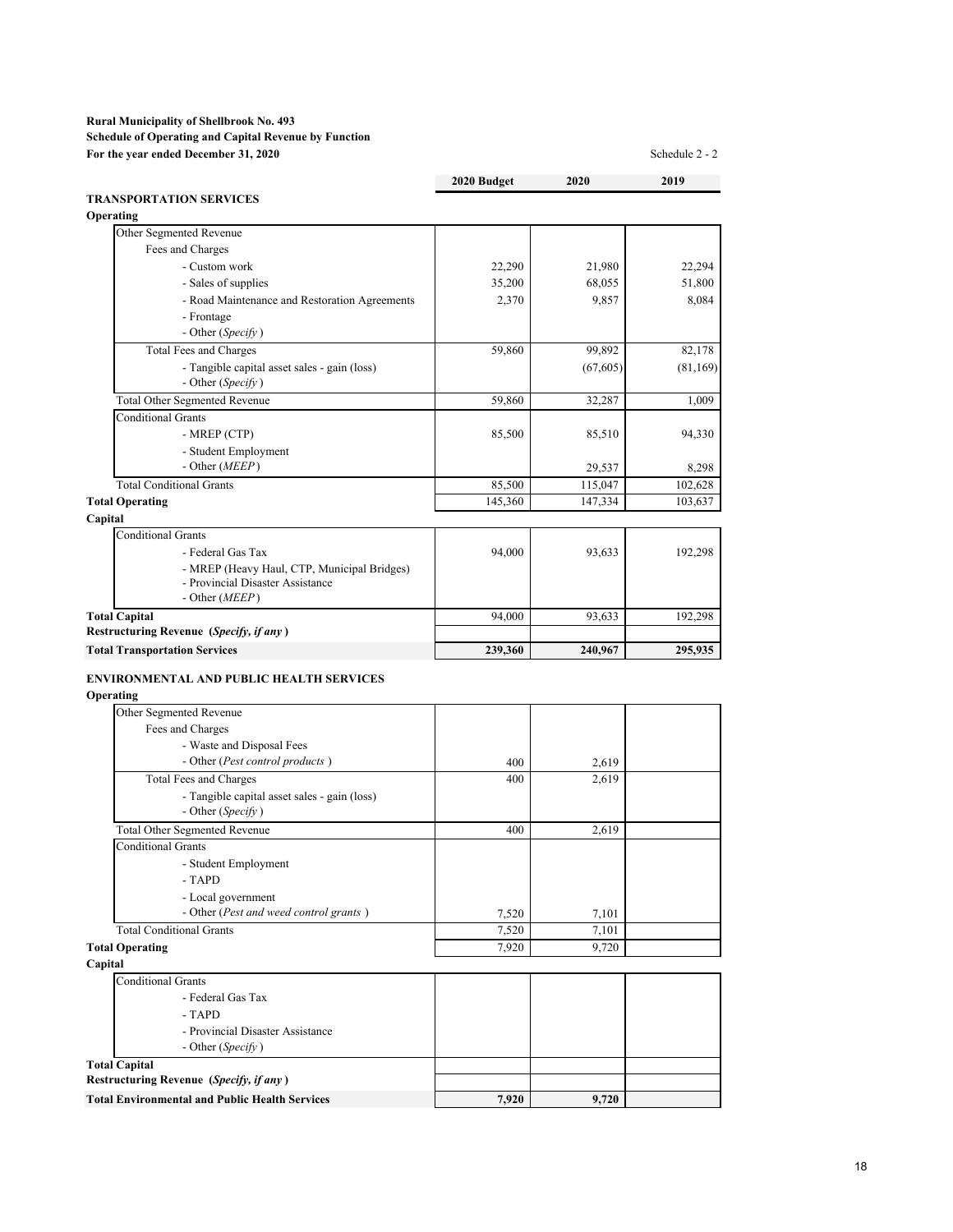### **Rural Municipality of Shellbrook No. 493 Schedule of Operating and Capital Revenue by Function For the year ended December 31, 2020** Schedule 2 - 3

|                                                                   | 2020 Budget | 2020   | 2019   |
|-------------------------------------------------------------------|-------------|--------|--------|
| <b>PLANNING AND DEVELOPMENT SERVICES</b>                          |             |        |        |
| Operating                                                         |             |        |        |
| Other Segmented Revenue                                           |             |        |        |
| Fees and Charges                                                  |             |        |        |
| - Maintenance and Development Charges                             |             |        |        |
| - Other (Licenses and permits)                                    | 10,000      | 14,476 | 16,751 |
| Total Fees and Charges                                            | 10,000      | 14,476 | 16,751 |
| - Tangible capital asset sales - gain (loss)<br>- Other (Specify) |             |        |        |
| Total Other Segmented Revenue                                     | 10,000      | 14,476 | 16,751 |
| <b>Conditional Grants</b>                                         |             |        |        |
| - Student Employment                                              |             |        |        |
| - Other (Specify)                                                 |             |        |        |
| <b>Total Conditional Grants</b>                                   |             |        |        |
| <b>Total Operating</b>                                            | 10,000      | 14,476 | 16,751 |
| Capital                                                           |             |        |        |
| <b>Conditional Grants</b>                                         |             |        |        |
| - Federal Gas Tax                                                 |             |        |        |
| - Provincial Disaster Assistance                                  |             |        |        |
| - Other (Specify)                                                 |             |        |        |
| <b>Total Capital</b>                                              |             |        |        |
| Restructuring Revenue (Specify, if any)                           |             |        |        |
| <b>Total Planning and Development Services</b>                    | 10,000      | 14,476 | 16,751 |

## **RECREATION AND CULTURAL SERVICES**

#### **Operating**

| $\mathsf{v}$ per ating                          |       |         |           |
|-------------------------------------------------|-------|---------|-----------|
| Other Segmented Revenue                         |       |         |           |
| Fees and Charges                                |       |         |           |
| - Other (Specify)                               |       |         | 34,498    |
| Total Fees and Charges                          |       |         | 34,498    |
| - Tangible capital asset sales - gain (loss)    |       |         |           |
| - Other (Sturgeon Lake Regional Park Authority) |       | 285,815 | 325,066   |
| Total Other Segmented Revenue                   |       | 285,815 | 359,564   |
| <b>Conditional Grants</b>                       |       |         |           |
| - Student Employment                            |       |         |           |
| - Local government                              |       |         |           |
| - Other (Sask Lottery)                          | 9,980 | 11,700  | 741,300   |
| <b>Total Conditional Grants</b>                 | 9,980 | 11,700  | 741,300   |
| <b>Total Operating</b>                          | 9,980 | 297,515 | 1,100,864 |
| Capital                                         |       |         |           |
| <b>Conditional Grants</b>                       |       |         |           |
| - Federal Gas Tax                               |       |         |           |
| - Local government                              |       |         |           |
| - Provincial Disaster Assistance                |       |         |           |
| - Other (Specify)                               |       |         |           |
| <b>Total Capital</b>                            |       |         |           |
| Restructuring Revenue (Specify, if any)         |       |         |           |

**Total Recreation and Cultural Services 9,980 297,515 1,100,864**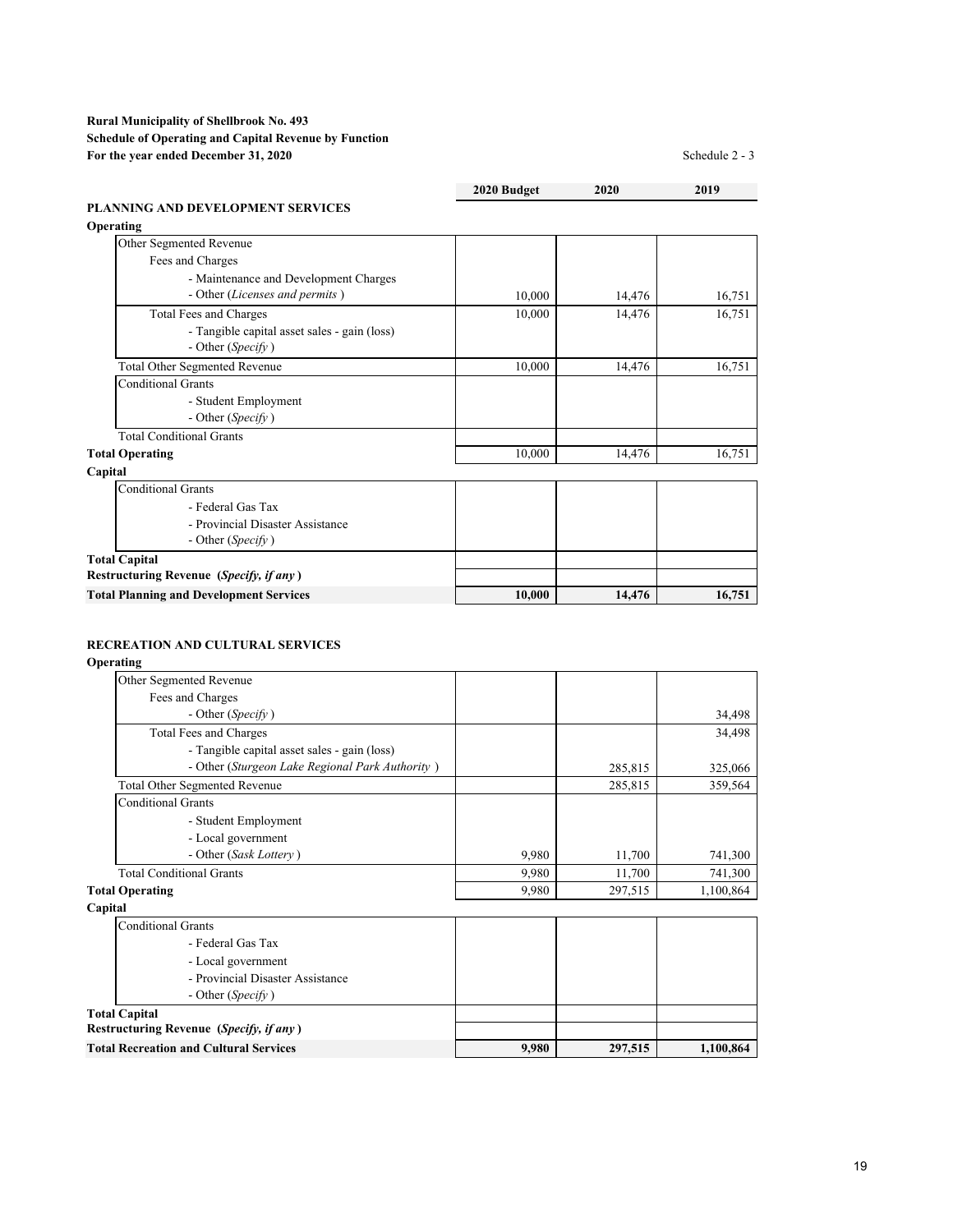## **Rural Municipality of Shellbrook No. 493 Schedule of Operating and Capital Revenue by Function For the year ended December 31, 2020** Schedule 2 - 4

| 1 of the year ended becember 91, 2020                  |             |         |           |
|--------------------------------------------------------|-------------|---------|-----------|
|                                                        | 2020 Budget | 2020    | 2019      |
| <b>UTILITY SERVICES</b>                                |             |         |           |
| Operating                                              |             |         |           |
| Other Segmented Revenue                                |             |         |           |
| Fees and Charges                                       |             |         |           |
| - Water                                                |             |         |           |
| - Sewer                                                |             |         |           |
| - Other (Specify)                                      |             |         |           |
| <b>Total Fees and Charges</b>                          |             |         |           |
| - Tangible capital asset sales - gain (loss)           |             |         |           |
| - Other (Specify)                                      |             |         |           |
| <b>Total Other Segmented Revenue</b>                   |             |         |           |
| <b>Conditional Grants</b>                              |             |         |           |
| - Student Employment                                   |             |         |           |
| - Other $(FRWIP)$                                      |             |         |           |
| <b>Total Conditional Grants</b>                        |             |         |           |
| <b>Total Operating</b>                                 |             |         |           |
| Capital                                                |             |         |           |
| <b>Conditional Grants</b>                              |             |         |           |
| - Federal Gas Tax                                      |             |         |           |
| - New Building Canada Fund (SCF, NRP)                  |             |         |           |
| - Clean Water and Wastewater Fund                      |             |         |           |
| - Provincial Disaster Assistance                       |             |         |           |
| - Other (Specify)                                      |             |         |           |
| <b>Total Capital</b>                                   |             |         |           |
| Restructuring Revenue (Specify, if any)                |             |         |           |
| <b>Total Utility Services</b>                          |             |         |           |
| <b>TOTAL OPERATING AND CAPITAL REVENUE BY FUNCTION</b> | 325,740     | 697,544 | 1,524,126 |

| <b>SUMMARY</b>                                |         |         |           |
|-----------------------------------------------|---------|---------|-----------|
| Total Other Segmented Revenue                 | 128,740 | 470,063 | 487,900   |
| <b>Total Conditional Grants</b>               | 103,000 | 133,848 | 843,928   |
| <b>Total Capital Grants and Contributions</b> | 94,000  | 93,633  | 192,298   |
| <b>Restructuring Revenue</b>                  |         |         |           |
| <b>TOTAL REVENUE BY FUNCTION</b>              | 325,740 | 697,544 | 1,524,126 |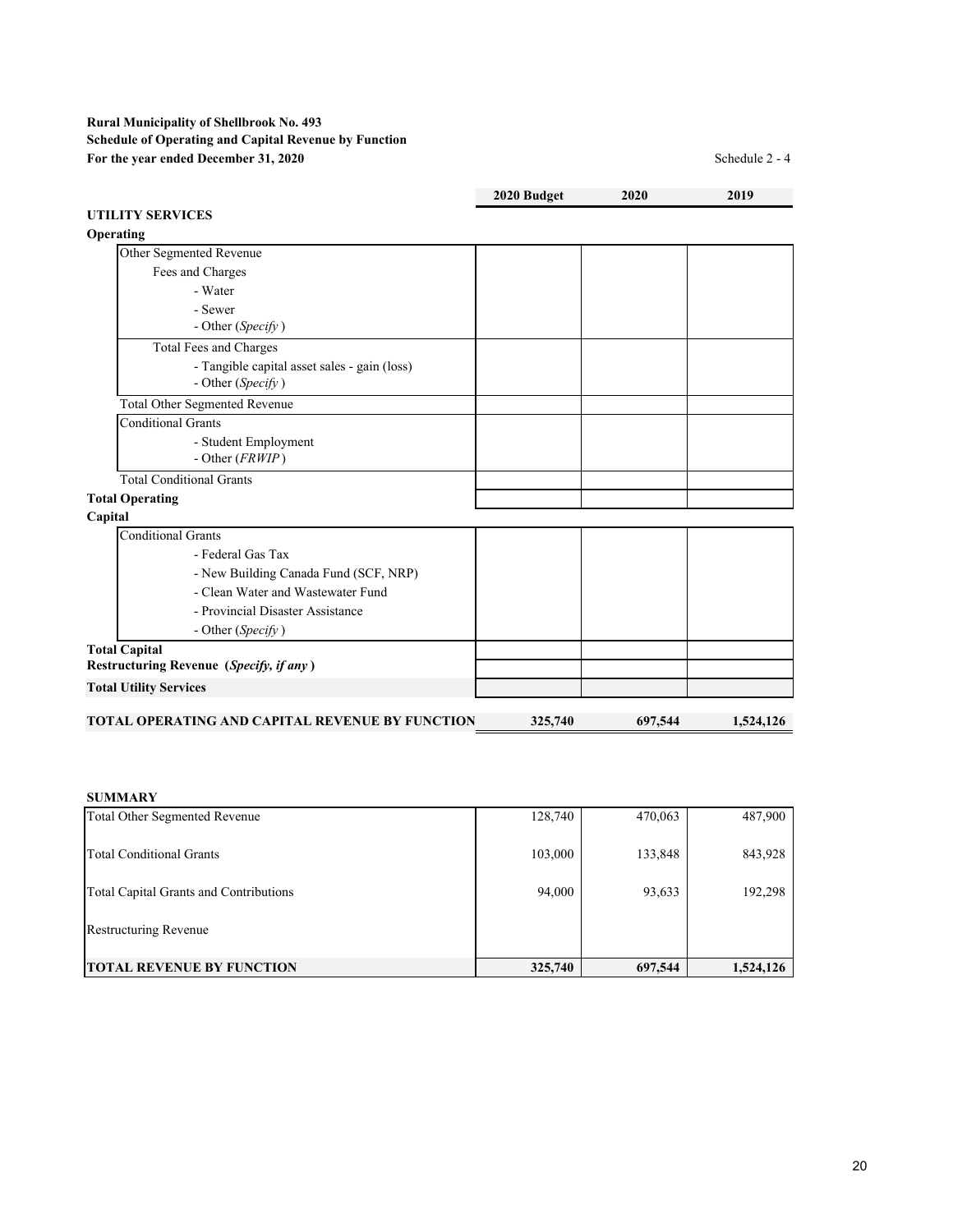#### **Rural Municipality of Shellbrook No. 493 Total Expenses by Function** For the year ended December 31, 2020<br>
Schedule 3 - 1

|                                          | 2020 Budget | 2020    | 2019       |
|------------------------------------------|-------------|---------|------------|
| <b>GENERAL GOVERNMENT SERVICES</b>       |             |         | (Restated) |
| Council remuneration and travel          | 44,400      | 42,446  | 45,055     |
| Wages and benefits                       | 222,480     | 202,468 | 179,491    |
| Professional/Contractual services        | 83,790      | 96,325  | 88,360     |
| <b>Utilities</b>                         | 12,510      | 13,677  | 12,378     |
| Maintenance, materials and supplies      | 48,450      | 55,804  | 72,862     |
| Grants and contributions - operating     | 8,190       | 8,180   | 8,180      |
| - capital                                |             |         |            |
| Amortization                             |             | 6,418   | 6,418      |
| Interest                                 | 2,060       | 2,180   | 2,061      |
| Allowance for uncollectible              |             |         |            |
| Other (Allowance for uncollectible)      | 1,810       | 10,528  | 3,614      |
| <b>General Government Services</b>       | 423.690     | 438,026 | 418,419    |
| Restructuring (Specify, if any)          |             |         |            |
| <b>Total General Government Services</b> | 423,690     | 438,026 | 418,419    |

## **PROTECTIVE SERVICES**

| <b>Police protection</b>             |         |         |         |
|--------------------------------------|---------|---------|---------|
| Wages and benefits                   |         |         |         |
| Professional/Contractual services    | 77,770  | 80,999  | 76,702  |
| Utilities                            |         |         |         |
| Maintenance, material and supplies   |         |         | 1,984   |
| Grants and contributions - operating |         |         |         |
| - capital                            |         |         |         |
| Other (Specify)                      |         |         |         |
| <b>Fire protection</b>               |         |         |         |
| Wages and benefits                   | 10,300  | 10,643  | 12,520  |
| Professional/Contractual services    | 5,230   | 1,897   | 6,235   |
| Utilities                            | 3,300   | 3,981   | 3,265   |
| Maintenance, material and supplies   | 36,030  | 28,846  | 21,521  |
| Grants and contributions - operating |         |         |         |
| - capital                            |         |         |         |
| Amortization                         |         |         |         |
| Interest                             |         |         |         |
| Other (Specify)                      |         |         |         |
| <b>Protective Services</b>           | 132,630 | 126,366 | 122,227 |
| Restructuring (Specify, if any)      |         |         |         |
| <b>Total Protective Services</b>     | 132,630 | 126,366 | 122,227 |

#### **TRANSPORTATION SERVICES**

| <b>Total Transportation Services</b> | 1,776,002 | 2,533,400 | 2,554,671 |
|--------------------------------------|-----------|-----------|-----------|
| Restructuring (Specify, if any)      |           |           |           |
| <b>Transportation Services</b>       | 1,776,002 | 2,533,400 | 2,554,671 |
| Other (Specify)                      |           |           |           |
| Interest                             |           |           |           |
| Amortization                         |           | 1,089,488 | 989,330   |
| - capital                            |           |           |           |
| Grants and contributions - operating |           |           |           |
| Gravel                               | 200,000   | 227,695   | 272,086   |
| Maintenance, materials and supplies  | 795,792   | 398,004   | 518,684   |
| <b>Utilities</b>                     | 21,230    | 20,584    | 23,052    |
| Professional/Contractual Services    | 31,540    | 51,476    | 49,363    |
| Wages and benefits                   | 727,440   | 746,153   | 702,156   |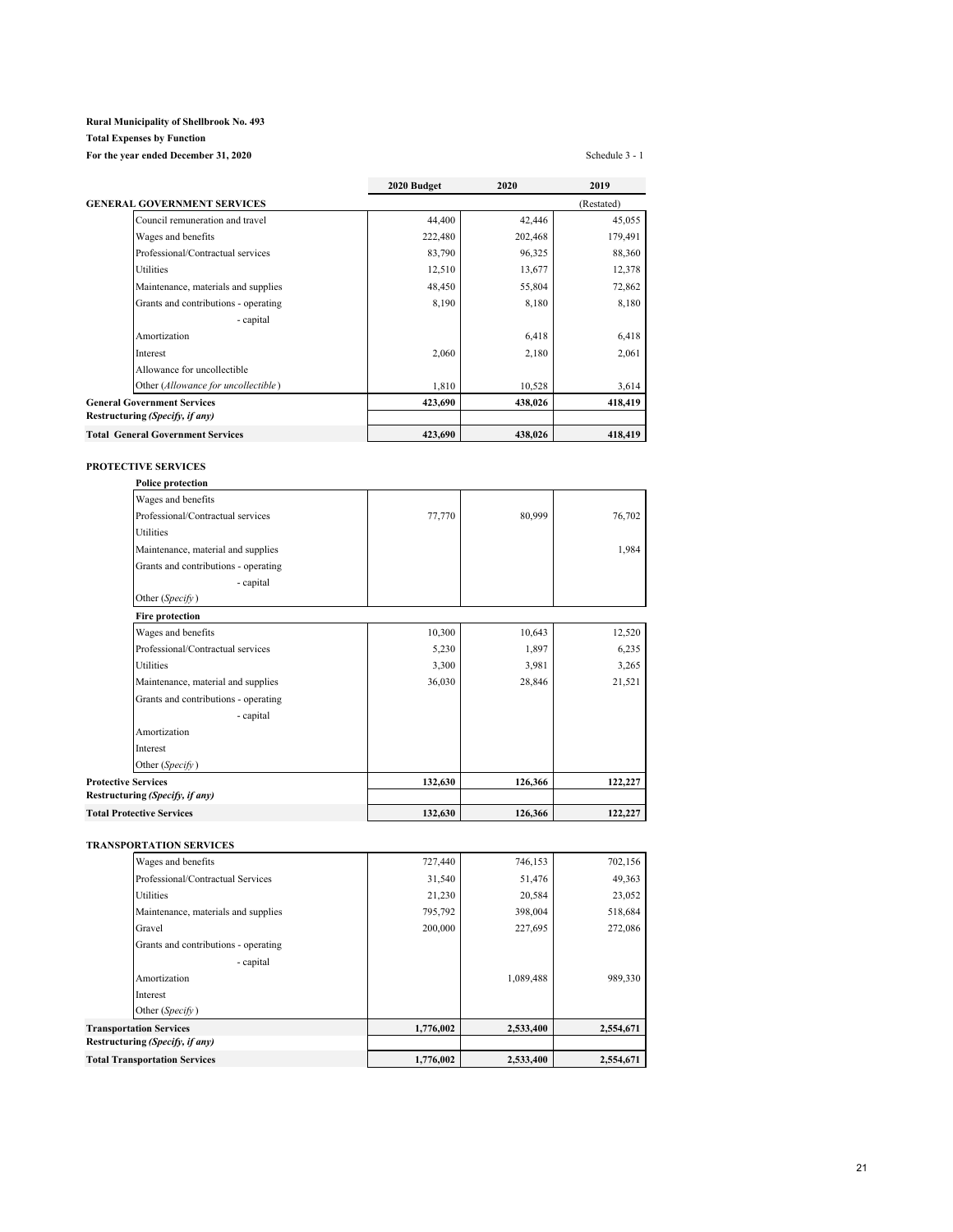## **Rural Municipality of Shellbrook No. 493 Total Expenses by Function** For the year ended December 31, 2020 Schedule 3 - 2

|                                                       | 2020 Budget | 2020   | 2019   |
|-------------------------------------------------------|-------------|--------|--------|
| <b>ENVIRONMENTAL AND PUBLIC HEALTH SERVICES</b>       |             |        |        |
| Wages and benefits                                    |             |        |        |
| Professional/Contractual services                     | 10,880      | 17,782 | 10,106 |
| Utilities                                             | 18,500      | 18,119 | 18,012 |
| Maintenance, materials and supplies                   |             |        |        |
| Grants and contributions - operating                  |             |        |        |
| o Waste disposal                                      |             |        |        |
| o Public Health                                       |             |        |        |
| - capital                                             |             |        |        |
| O Waste disposal                                      |             |        |        |
| o Public Health                                       |             |        |        |
| Amortization                                          |             |        |        |
| Interest                                              |             |        |        |
| Other (Specify)                                       |             |        |        |
| <b>Environmental and Public Health Services</b>       | 29,380      | 35,901 | 28,118 |
| Restructuring (Specify, if any)                       |             |        |        |
| <b>Total Environmental and Public Health Services</b> | 29,380      | 35,901 | 28,118 |

### **PLANNING AND DEVELOPMENT SERVICES**

| Wages and benefits                             |        |     |        |
|------------------------------------------------|--------|-----|--------|
| Professional/Contractual Services              | 14,410 | 839 | 23,049 |
| Grants and contributions - operating           |        |     |        |
| - capital                                      |        |     |        |
| Amortization                                   |        |     |        |
| Interest                                       |        |     |        |
| Other ( <i>Utilities</i> )                     |        |     |        |
| <b>Planning and Development Services</b>       | 14,410 | 839 | 23,049 |
| <b>Restructuring (Specify, if any)</b>         |        |     |        |
| <b>Total Planning and Development Services</b> | 14,410 | 839 | 23,049 |

## **RECREATION AND CULTURAL SERVICES**

| Wages and benefits                              |        |         |         |
|-------------------------------------------------|--------|---------|---------|
| Professional/Contractual services               |        |         |         |
| Utilities                                       |        |         |         |
| Maintenance, materials and supplies             | 2,530  | 2,538   | 2,526   |
| Grants and contributions - operating            | 38,970 | 39,441  | 38,969  |
| - capital                                       |        |         |         |
| Amortization                                    |        | 23,943  | 23,456  |
| Interest                                        |        |         |         |
| Allowance for uncollectible                     |        |         |         |
| - Other (Sturgeon Lake Regional Park Authority) |        | 227,789 | 250,804 |
| <b>Recreation and Cultural Services</b>         | 41,500 | 293,711 | 315,755 |
| Restructuring (Specify, if any)                 |        |         |         |
| <b>Total Recreation and Cultural Services</b>   | 41,500 | 293,711 | 315,755 |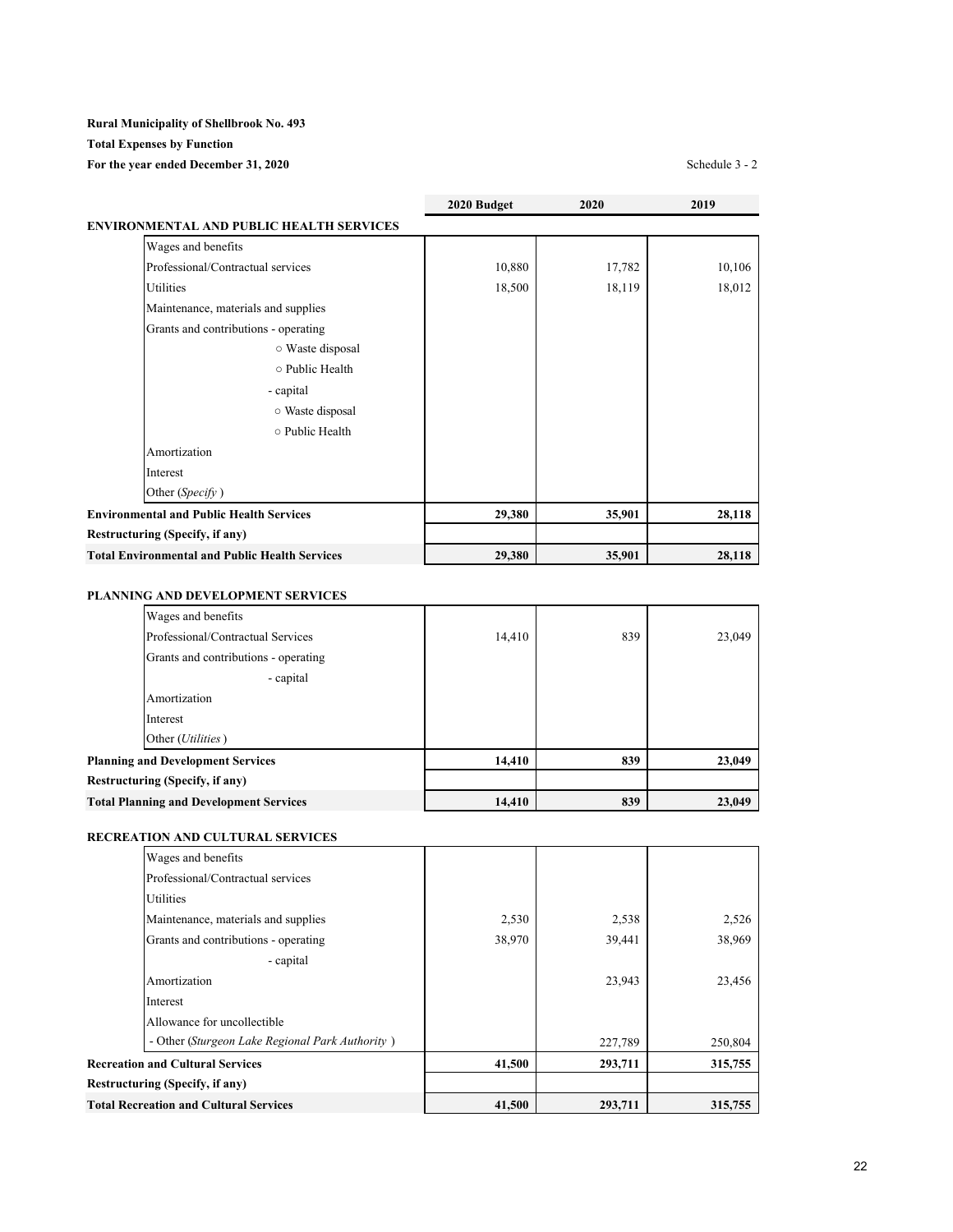## **Rural Municipality of Shellbrook No. 493 Total Expenses by Function** For the year ended December 31, 2020 Schedule 3 - 3

|                                      | 2020 Budget | 2020  | 2019  |
|--------------------------------------|-------------|-------|-------|
| <b>UTILITY SERVICES</b>              |             |       |       |
| Wages and benefits                   |             |       |       |
| Professional/Contractual services    | 5,240       | 5,399 | 5,242 |
| Utilities                            |             |       |       |
| Maintenance, materials and supplies  |             |       |       |
| Grants and contributions - operating |             |       |       |
| - capital                            |             |       |       |
| Amortization                         |             |       |       |
| Interest                             |             |       |       |
| Allowance for uncollectible          |             |       |       |
| Other (Specify)                      |             |       |       |
| <b>Utility Services</b>              | 5,240       | 5,399 | 5,242 |
| Restructuring (Specify, if any)      |             |       |       |
| <b>Total Utility Services</b>        | 5,240       | 5,399 | 5,242 |

| <b>TOTAL EXPENSES BY FUNCTION</b> | 2,422,852 | 3,433,642 | 3,467,481 |
|-----------------------------------|-----------|-----------|-----------|
|                                   |           |           |           |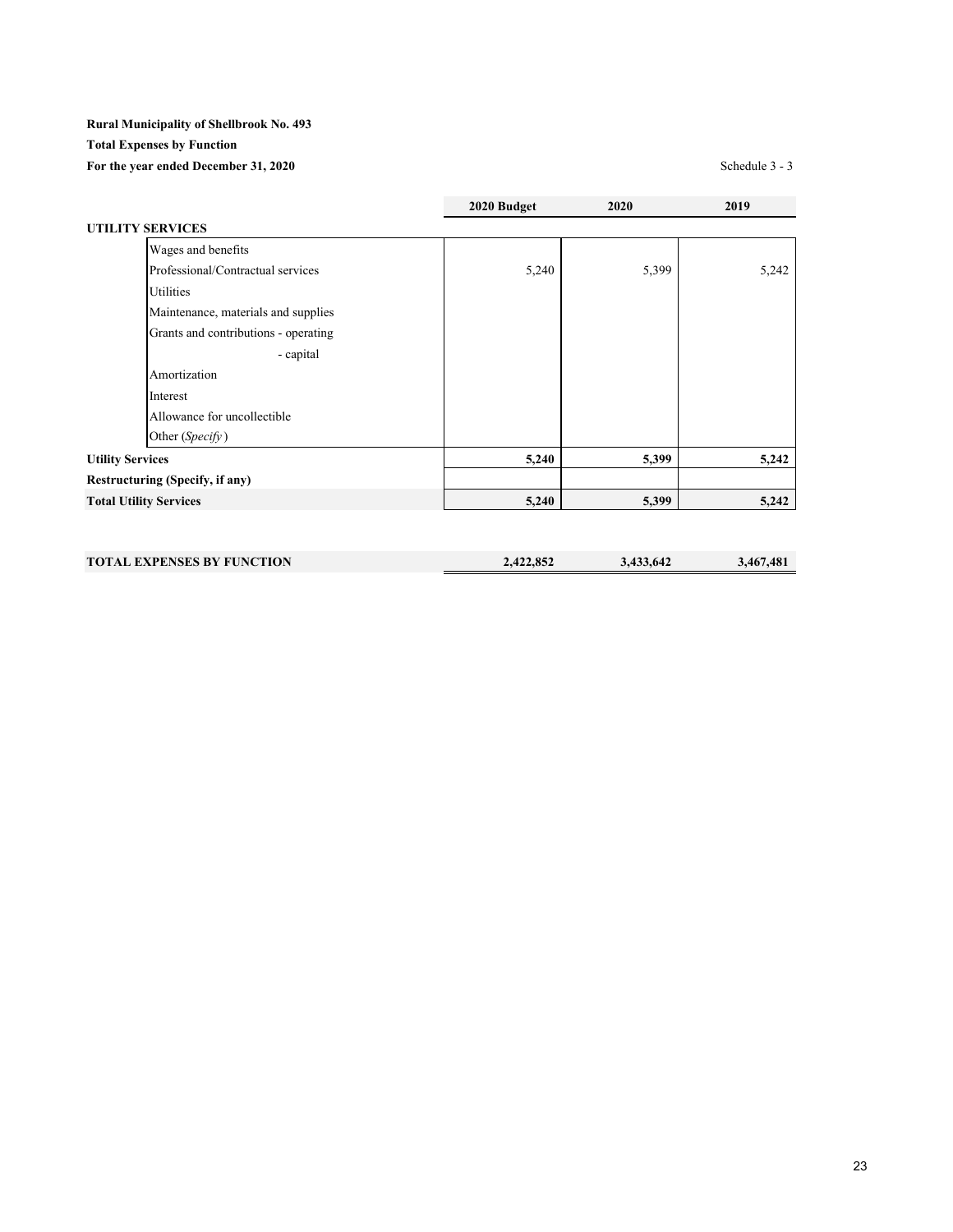#### **Rural Municipality of Shellbrook No. 493 Consolidated Schedule of Segment Disclosure by Function** For the year ended December 31, 2020 Schedule 4

|                                            | General    | <b>Protective</b> | Transportation  | <b>Environmental</b><br>and Public | <b>Planning and</b> | <b>Recreation and</b> |                         |              |
|--------------------------------------------|------------|-------------------|-----------------|------------------------------------|---------------------|-----------------------|-------------------------|--------------|
|                                            | Government | <b>Services</b>   | <b>Services</b> | Health                             | <b>Development</b>  | Culture               | <b>Utility Services</b> | <b>Total</b> |
| <b>Revenues (Schedule 2)</b>               |            |                   |                 |                                    |                     |                       |                         |              |
| Fees and Charges                           | 52,415     | 50,677            | 99,892          | 2,619                              | 14,476              |                       |                         | 220,079      |
| Tangible Capital Asset Sales - Gain (Loss) |            |                   | (67, 605)       |                                    |                     |                       |                         | (67, 605)    |
| Land Sales - Gain                          | 14,709     |                   |                 |                                    |                     |                       |                         | 14,709       |
| Investment Income and Commissions          | 17,065     |                   |                 |                                    |                     |                       |                         | 17,065       |
| Other Revenues                             |            |                   |                 |                                    |                     | 285,815               |                         | 285,815      |
| Grants - Conditional                       |            |                   | 115,047         | 7,101                              |                     | 11,700                |                         | 133,848      |
| - Capital                                  |            |                   | 93,633          |                                    |                     |                       |                         | 93,633       |
| Restructurings                             |            |                   |                 |                                    |                     |                       |                         |              |
| <b>Total Revenues</b>                      | 84,189     | 50,677            | 240,967         | 9,720                              | 14,476              | 297,515               |                         | 697,544      |
|                                            |            |                   |                 |                                    |                     |                       |                         |              |
| <b>Expenses (Schedule 3)</b>               |            |                   |                 |                                    |                     |                       |                         |              |
| Wages and Benefits                         | 244,914    | 10,643            | 746,153         |                                    |                     |                       |                         | 1,001,710    |
| Professional/Contractual Services          | 96,325     | 82,896            | 51,476          | 17,782                             | 839                 |                       | 5,399                   | 254,717      |
| Utilities                                  | 13,677     | 3,981             | 20,584          | 18,119                             |                     |                       |                         | 56,361       |
| Maintenance Materials and Supplies         | 55,804     | 28,846            | 625,699         |                                    |                     | 2,538                 |                         | 712,887      |
| Grants and Contributions                   | 8,180      |                   |                 |                                    |                     | 39,441                |                         | 47,621       |
| Amortization                               | 6,418      |                   | 1,089,488       |                                    |                     | 23,943                |                         | 1,119,849    |
| Interest                                   | 2,180      |                   |                 |                                    |                     |                       |                         | 2,180        |
| Allowance for Uncollectible                |            |                   |                 |                                    |                     |                       |                         |              |
| Restructurings                             |            |                   |                 |                                    |                     |                       |                         |              |
| Other                                      | 10,528     |                   |                 |                                    |                     | 227,789               |                         | 238,317      |
| <b>Total Expenses</b>                      | 438,026    | 126,366           | 2,533,400       | 35,901                             | 839                 | 293,711               | 5,399                   | 3,433,642    |
|                                            |            |                   |                 |                                    |                     |                       |                         |              |
| <b>Surplus (Deficit) by Function</b>       | (353, 837) | (75,689)          | (2, 292, 433)   | (26, 181)                          | 13,637              | 3,804                 | (5,399)                 | (2,736,098)  |

Taxes and other unconditional revenue (Schedule 1) 2,134,869

**Net Surplus (Deficit) (601,229)**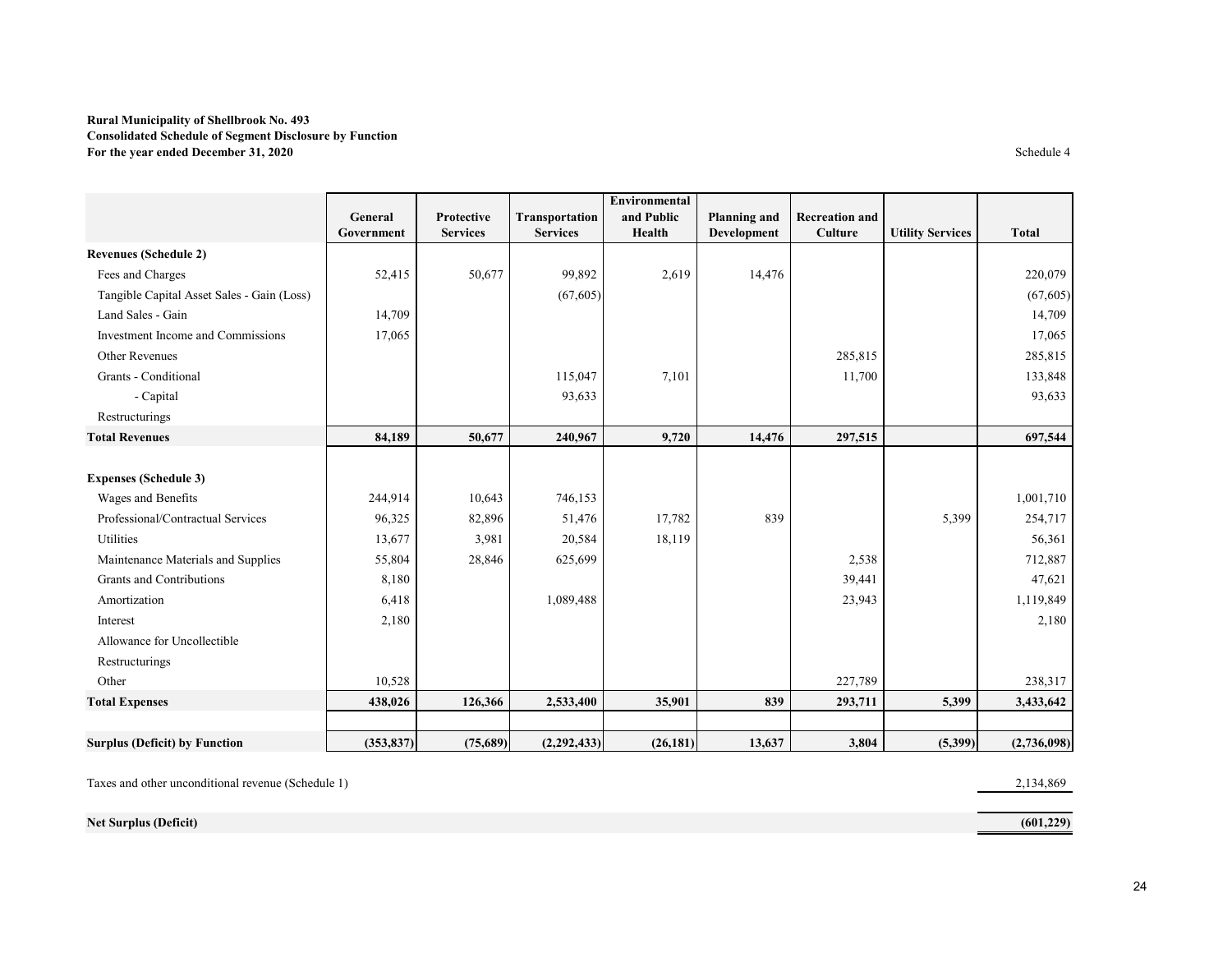### **Rural Municipality of Shellbrook No. 493 Consolidated Schedule of Segment Disclosure by Function** For the year ended December 31, 2019<br>Schedule 5

|                                            |            |                 |                 | Environmental |                     |                       |                         |              |
|--------------------------------------------|------------|-----------------|-----------------|---------------|---------------------|-----------------------|-------------------------|--------------|
|                                            | General    | Protective      | Transportation  | and Public    | <b>Planning and</b> | <b>Recreation and</b> |                         |              |
|                                            | Government | <b>Services</b> | <b>Services</b> | Health        | <b>Development</b>  | Culture               | <b>Utility Services</b> | <b>Total</b> |
| <b>Revenues (Schedule 2)</b>               |            |                 |                 |               |                     |                       |                         |              |
| Fees and Charges                           | 5,820      | 60,134          | 82,178          |               | 16,751              | 34,498                |                         | 199,381      |
| Tangible Capital Asset Sales - Gain (Loss) |            |                 | (81, 169)       |               |                     |                       |                         | (81, 169)    |
| Land Sales - Gain                          | 12,000     |                 |                 |               |                     |                       |                         | 12,000       |
| Investment Income and Commissions          | 32,622     |                 |                 |               |                     |                       |                         | 32,622       |
| Other Revenues                             |            |                 |                 |               |                     | 325,066               |                         | 325,066      |
| Grants - Conditional                       |            |                 | 102,628         |               |                     | 741,300               |                         | 843,928      |
| - Capital                                  |            |                 | 192,298         |               |                     |                       |                         | 192,298      |
| Restructurings                             |            |                 |                 |               |                     |                       |                         |              |
| <b>Total Revenues</b>                      | 50,442     | 60,134          | 295,935         |               | 16,751              | 1,100,864             |                         | 1,524,126    |
|                                            |            |                 |                 |               |                     |                       |                         |              |
| <b>Expenses (Schedule 3)</b>               |            |                 |                 |               |                     |                       |                         |              |
| Wages and Benefits                         | 224,546    | 12,520          | 702,156         |               |                     |                       |                         | 939,222      |
| Professional/Contractual Services          | 88,360     | 82,937          | 49,363          | 10,106        | 23,049              |                       | 5,242                   | 259,057      |
| Utilities                                  | 12,378     | 3,265           | 23,052          | 18,012        |                     |                       |                         | 56,707       |
| Maintenance Materials and Supplies         | 72,862     | 23,505          | 790,770         |               |                     | 2,526                 |                         | 889,663      |
| Grants and Contributions                   | 8,180      |                 |                 |               |                     | 38,969                |                         | 47,149       |
| Amortization                               | 6,418      |                 | 989,330         |               |                     | 23,456                |                         | 1,019,204    |
| Interest                                   | 2,061      |                 |                 |               |                     |                       |                         | 2,061        |
| Allowance for Uncollectible                |            |                 |                 |               |                     |                       |                         |              |
| Restructurings                             |            |                 |                 |               |                     |                       |                         |              |
| Other                                      | 3,614      |                 |                 |               |                     | 250,804               |                         | 254,418      |
| <b>Total Expenses</b>                      | 418,419    | 122,227         | 2,554,671       | 28,118        | 23,049              | 315,755               | 5,242                   | 3,467,481    |
| <b>Surplus (Deficit) by Function</b>       | (367, 977) | (62,093)        | (2,258,736)     | (28, 118)     | (6,298)             | 785,109               | (5,242)                 | (1,943,355)  |

Taxes and other unconditional revenue (Schedule 1) 1,990,358

**Net Surplus (Deficit) 47,003**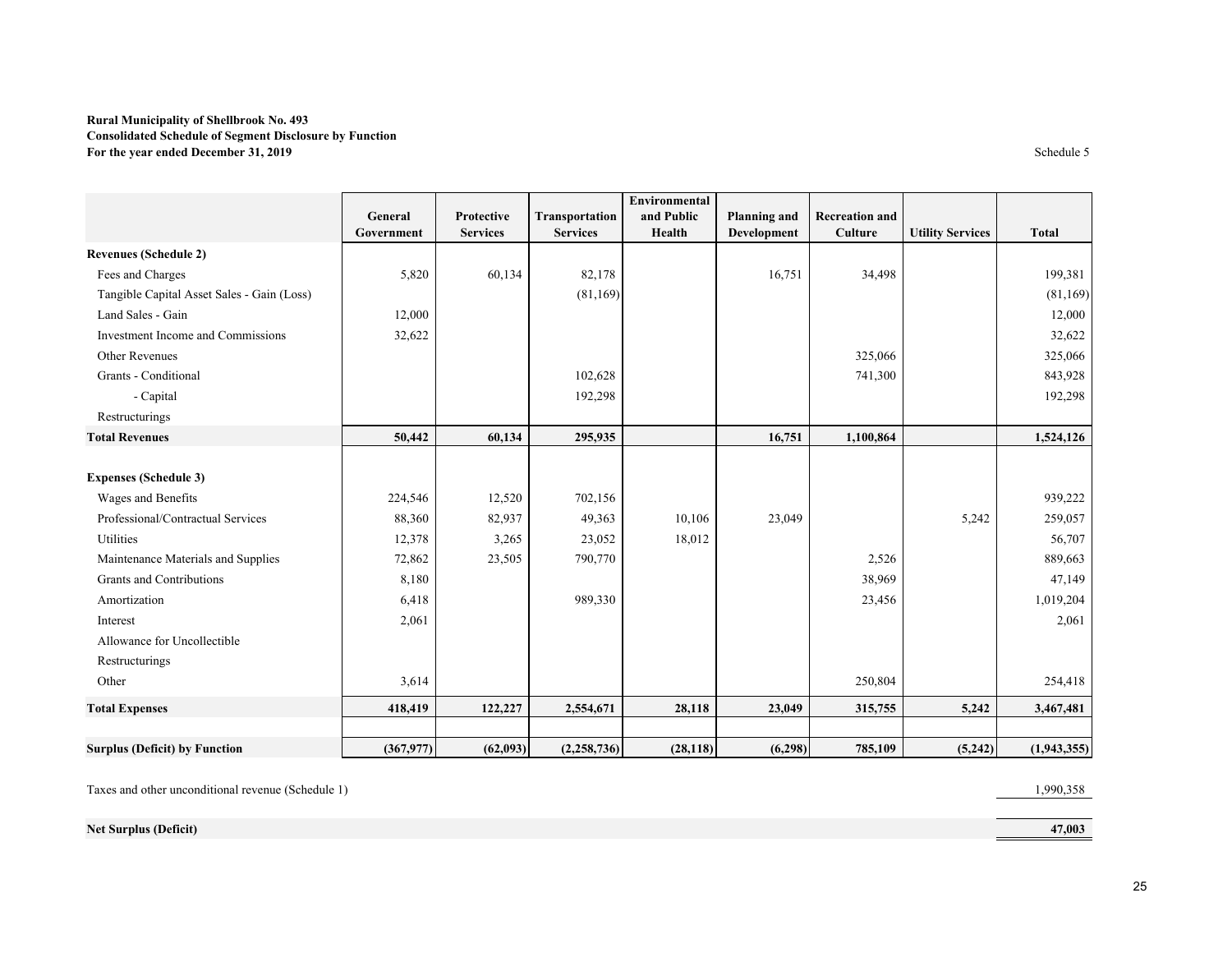#### **Rural Municipality of Shellbrook No. 493 Consolidated Schedule of Tangible Capital Assets by Object For the year ended December 31, 2020** Schedule 6

|              |                                                                      |         |                      | <b>General Assets</b> |                 |                               | Infrastructure<br><b>Assets</b> | General/<br>Infrastructure          |              |              |
|--------------|----------------------------------------------------------------------|---------|----------------------|-----------------------|-----------------|-------------------------------|---------------------------------|-------------------------------------|--------------|--------------|
|              |                                                                      | Land    | Land<br>Improvements | <b>Buildings</b>      | <b>Vehicles</b> | Machinery<br>and<br>Equipment | <b>Linear</b> assets            | <b>Assets Under</b><br>Construction | <b>Total</b> | <b>Total</b> |
|              | Asset costs                                                          |         |                      |                       |                 |                               |                                 |                                     |              |              |
|              | Opening Asset Costs                                                  | 333,192 |                      | 790,849               | 2,000           | 2,833,089                     | 33,831,023                      |                                     | 37,790,153   | 36,236,811   |
|              | Additions during the year                                            |         |                      | 28,271                | 41,696          | 470,362                       |                                 |                                     | 540,329      | 1,917,638    |
| Assets       | Disposals and write-downs during the year                            |         |                      |                       |                 | (379, 342)                    |                                 |                                     | (379, 342)   | (364, 296)   |
|              | Asset reclassification                                               |         |                      |                       |                 |                               |                                 |                                     |              |              |
|              | Transfer of capital assets related to<br>restructuring (Schedule 11) |         |                      |                       |                 |                               |                                 |                                     |              |              |
|              | <b>Closing Asset Costs</b>                                           | 333,192 |                      | 819,120               | 43,696          | 2,924,109                     | 33,831,023                      |                                     | 37,951,140   | 37,790,153   |
|              |                                                                      |         |                      |                       |                 |                               |                                 |                                     |              |              |
|              | <b>Accumulated Amortization Costs</b>                                |         |                      |                       |                 |                               |                                 |                                     |              |              |
|              | Opening Accumulated Amortization Costs                               |         |                      | 400,492               | 1,200           | 1,201,898                     | 9,751,378                       |                                     | 11,354,968   | 10,446,092   |
|              | Add: Amortization taken                                              |         |                      | 19,567                | 5,586           | 223,871                       | 870,825                         |                                     | 1,119,849    | 1,019,204    |
| Amortization | Less: Accumulated amortization on<br>disposals                       |         |                      |                       |                 | (151, 737)                    |                                 |                                     | (151, 737)   | (110,328)    |
|              | Asset reclassification                                               |         |                      |                       |                 |                               |                                 |                                     |              |              |
|              | Transfer of capital assets related to<br>restructuring (Schedule 11) |         |                      |                       |                 |                               |                                 |                                     |              |              |
|              | <b>Closing Accumulated Amortization Costs</b>                        |         |                      | 420,059               | 6,786           | 1,274,032                     | 10,622,203                      |                                     | 12,323,080   | 11,354,968   |
|              | <b>Net Book Value</b>                                                | 333,192 |                      | 399,061               | 36,910          | 1,650,077                     | 23,208,820                      |                                     | 25,628,060   | 26,435,185   |
|              | 1. Total contributed/donated assets received in 2020                 |         | Nil                  |                       |                 |                               |                                 |                                     |              |              |
|              | are:                                                                 |         |                      |                       |                 |                               |                                 |                                     |              |              |
|              | - Infrastructure Assets                                              |         | Nil                  |                       |                 |                               |                                 |                                     |              |              |
|              | - Vehicles                                                           |         | Nil                  |                       |                 |                               |                                 |                                     |              |              |
|              | - Machinery and Equipment                                            |         | Nil                  |                       |                 |                               |                                 |                                     |              |              |

**2020**

3. Amount of interest capitalized in Schedule 6 Nil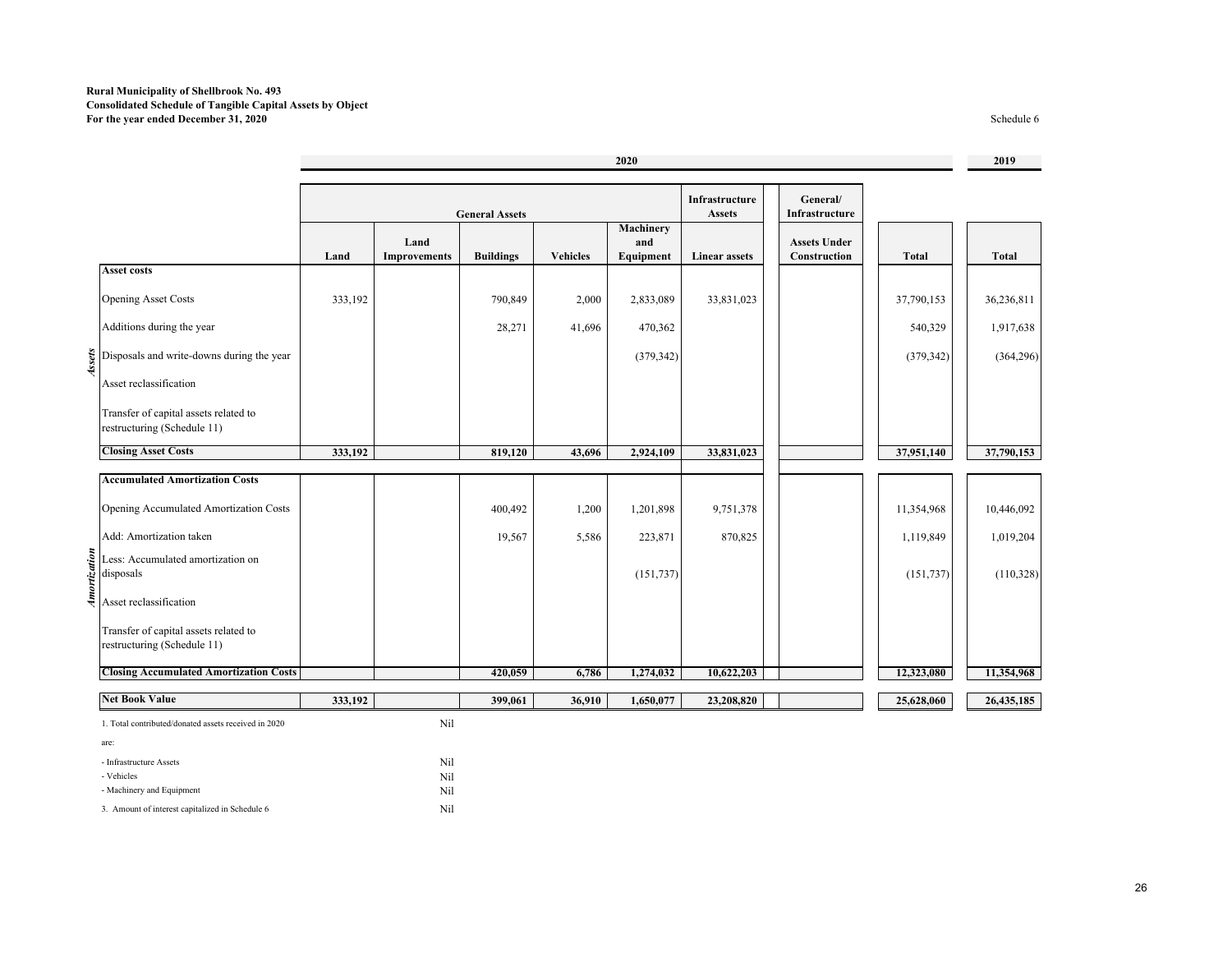#### **Rural Municipality of Shellbrook No. 493 Consolidated Schedule of Tangible Capital Assets by Function For the year ended December 31, 2020** Schedule 7

|                                                                                                                                     |                       |                               |                                   | 2020                                  |                                    |                                  |                                  |              | 2019         |
|-------------------------------------------------------------------------------------------------------------------------------------|-----------------------|-------------------------------|-----------------------------------|---------------------------------------|------------------------------------|----------------------------------|----------------------------------|--------------|--------------|
|                                                                                                                                     | General<br>Government | Protective<br><b>Services</b> | Transportation<br><b>Services</b> | Environmental<br>and Public<br>Health | <b>Planning and</b><br>Development | <b>Recreation and</b><br>Culture | <b>Water</b> and<br><b>Sewer</b> | <b>Total</b> | <b>Total</b> |
| <b>Asset costs</b>                                                                                                                  |                       |                               |                                   |                                       |                                    |                                  |                                  |              |              |
| <b>Opening Asset Costs</b>                                                                                                          | 875,133               | 9,375                         | 36,214,407                        |                                       |                                    | 691,238                          |                                  | 37,790,153   | 36,236,811   |
| Additions during the year                                                                                                           | 21,424                |                               | 504,223                           |                                       |                                    | 14,682                           |                                  | 540,329      | 1,917,638    |
| $\frac{1}{\sqrt{2}}$ Disposals and write-downs during the year<br>Transfer of opening capital assets<br>related to reclassification |                       |                               | (379, 342)                        |                                       |                                    |                                  |                                  | (379, 342)   | (364, 296)   |
| <b>Closing Asset Costs</b>                                                                                                          | 896,557               | 9,375                         | 36,339,288                        |                                       |                                    | 705,920                          |                                  | 37,951,140   | 37,790,153   |
| <b>Accumulated Amortization Costs</b>                                                                                               |                       |                               |                                   |                                       |                                    |                                  |                                  |              |              |
| Opening Accumulated Amortization<br>Costs                                                                                           | 144,983               |                               | 10,744,528                        |                                       |                                    | 465,457                          |                                  | 11,354,968   | 10,446,092   |
|                                                                                                                                     | 6,418                 |                               | 1,089,488                         |                                       |                                    | 23,943                           |                                  | 1,119,849    | 1,019,204    |
| Add: Amortization taken<br>Less: Accumulated amortization on<br>$\frac{1}{2}$ disposals<br>$\frac{1}{2}$                            |                       |                               | (151, 737)                        |                                       |                                    |                                  |                                  | (151, 737)   | (110, 328)   |
| Transfer of opening accumulated<br>amortization related to reclassification                                                         |                       |                               |                                   |                                       |                                    |                                  |                                  |              |              |
| <b>Closing Accumulated Amortization</b><br><b>Costs</b>                                                                             | 151,401               |                               | 11,682,279                        |                                       |                                    | 489,400                          |                                  | 12,323,080   | 11,354,968   |
| <b>Net Book Value</b>                                                                                                               | 745,156               | 9,375                         | 24,657,009                        |                                       |                                    | 216,520                          |                                  | 25,628,060   | 26,435,185   |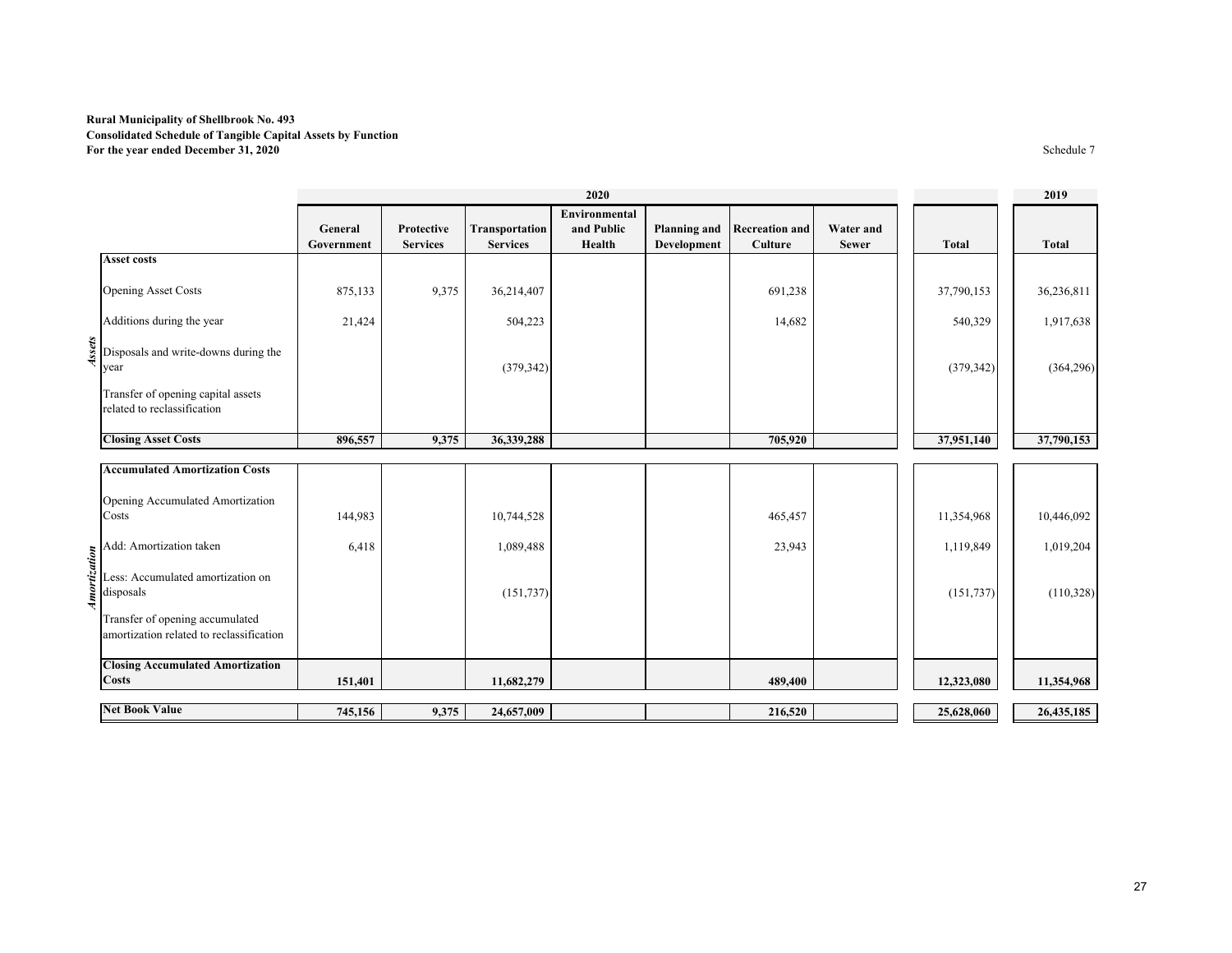## **Rural Municipality of Shellbrook No. 493 Consolidated Schedule of Accumulated Surplus** For the year ended December 31, 2020 Schedule 8

|                        | 2019       | <b>Changes</b> | 2020      |
|------------------------|------------|----------------|-----------|
|                        | (Restated) |                |           |
| UNAPPROPRIATED SURPLUS | 1,156,020  | 26,305         | 1,182,325 |

## **APPROPRIATED RESERVES**

| Other (Sturgeon Lake Regional Park Authority)                      | 230,797 | 50,807 | 281,604 |
|--------------------------------------------------------------------|---------|--------|---------|
| Other (P.A. Hospital, Shellbrook Hospital, Herdin<br>Creek, other) | 38,845  | 91,831 | 130,676 |
| Utility                                                            |         |        |         |
| Capital Trust                                                      |         |        |         |
| <b>Public Reserve</b>                                              | 16,896  | 107    | 17,003  |
| Machinery and Equipment                                            | 535,509 |        | 535,509 |

## **ORGANIZED HAMLETS (add lines if required)**

| <b>Total Organized Hamlets</b> | 180,439 | 36,846 | 217,285 |
|--------------------------------|---------|--------|---------|
| Organized Hamlet of Holbein    | 113.908 | 23.546 | 137.454 |
| Organized Hamlet of Crutwell   | 66,531  | 13,300 | 79,831  |

## **INVESTMENT IN TANGIBLE CAPITAL ASSETS**

| Tangible capital assets (Schedule 6, 7)          | 26,435,185 | (807, 125) | 25,628,060 |
|--------------------------------------------------|------------|------------|------------|
| Less: Related debt                               |            |            |            |
| <b>Net Investment in Tangible Capital Assets</b> | 26,435,185 | (807, 125) | 25,628,060 |

| <b>Total Accumulated Surplus</b> | 28,593,691 | (601, 229) | 27,992,462 |
|----------------------------------|------------|------------|------------|
|                                  |            |            |            |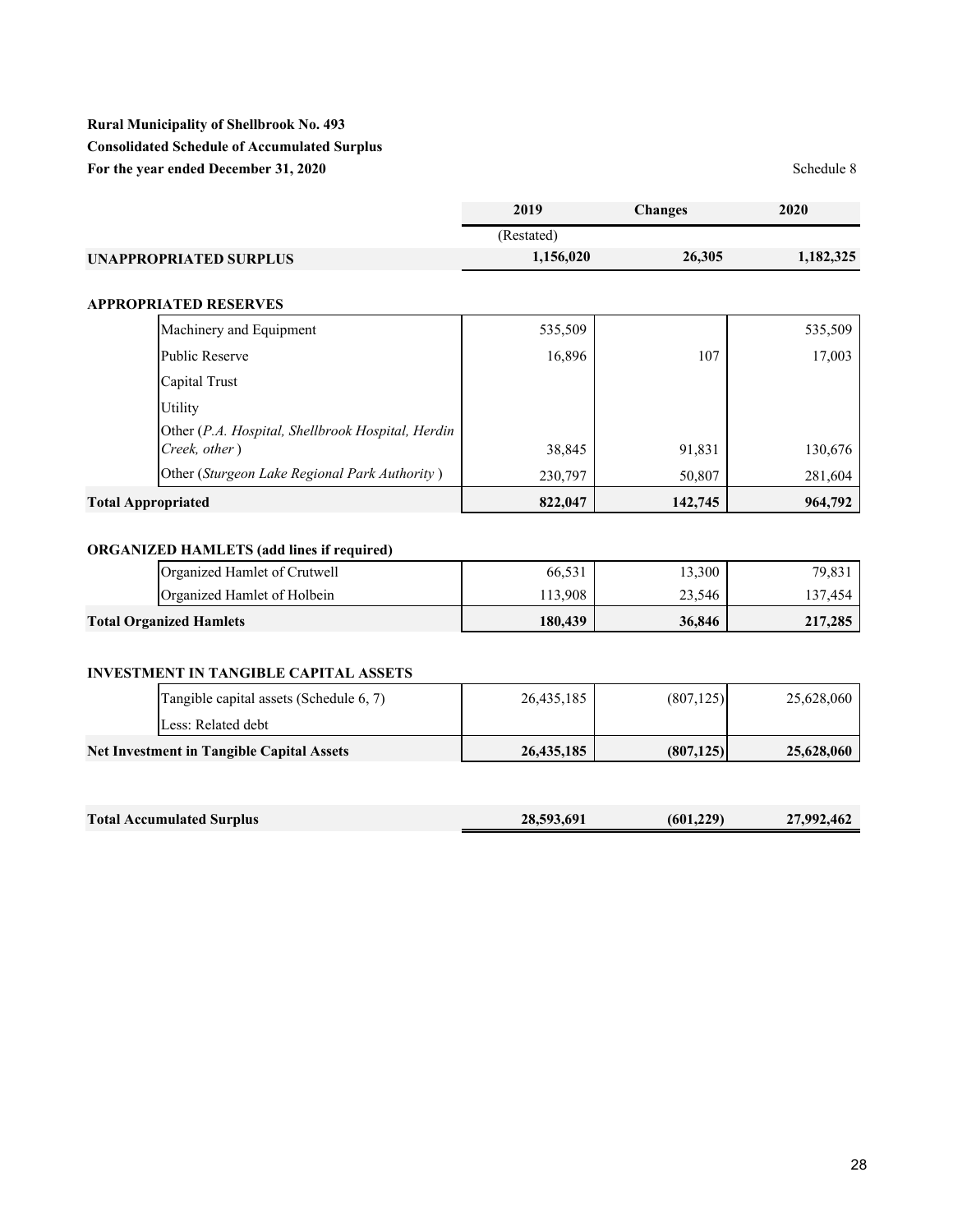## **Rural Municipality of Shellbrook No. 493 Schedule of Mill Rates and Assessments** For the year ended December 31, 2020 Schedule 9

|                                  | <b>PROPERTY CLASS</b> |                    |                    |                    |                |         |              |
|----------------------------------|-----------------------|--------------------|--------------------|--------------------|----------------|---------|--------------|
|                                  |                       |                    | <b>Residential</b> | <b>Seasonal</b>    | Commercial     | Potash  |              |
|                                  | <b>Agriculture</b>    | <b>Residential</b> | Condominium        | <b>Residential</b> | and Industrial | Mine(s) | <b>Total</b> |
| <b>Taxable Assessment</b>        | 130,166,465           | 70,597,460         |                    | 7,474,320          | 4,811,600      |         | 213,049,845  |
| <b>Regional Park Assessment</b>  |                       |                    |                    |                    |                |         |              |
| <b>Total Assessment</b>          |                       |                    |                    |                    |                |         | 213,049,845  |
| <b>Mill Rate Factor(s)</b>       | 1.0000                | 1.1400             |                    | 1.1400             | 1.9700         |         |              |
| Total Base/Minimum Tax           |                       |                    |                    |                    |                |         |              |
| (generated for each property     |                       |                    |                    |                    |                |         |              |
| class)                           | 40,250                | 86,250             |                    |                    | 1,000          |         | 127,500      |
| <b>Total Municipal Tax Levy</b>  |                       |                    |                    |                    |                |         |              |
| (include base and/or minimum tax |                       |                    |                    |                    |                |         |              |
| and special levies)              | 873,154               | 533,461            |                    | 55,385             | 60,990         |         | 1,522,990    |

| <b>MILL RATES:</b>                 | MILLS  |
|------------------------------------|--------|
| <b>Average Municipal*</b>          | 7.1490 |
| <b>Average School*</b>             | 2.5900 |
| <b>Potash Mill Rate</b>            |        |
| <b>Uniform Municipal Mill Rate</b> | 6.5000 |